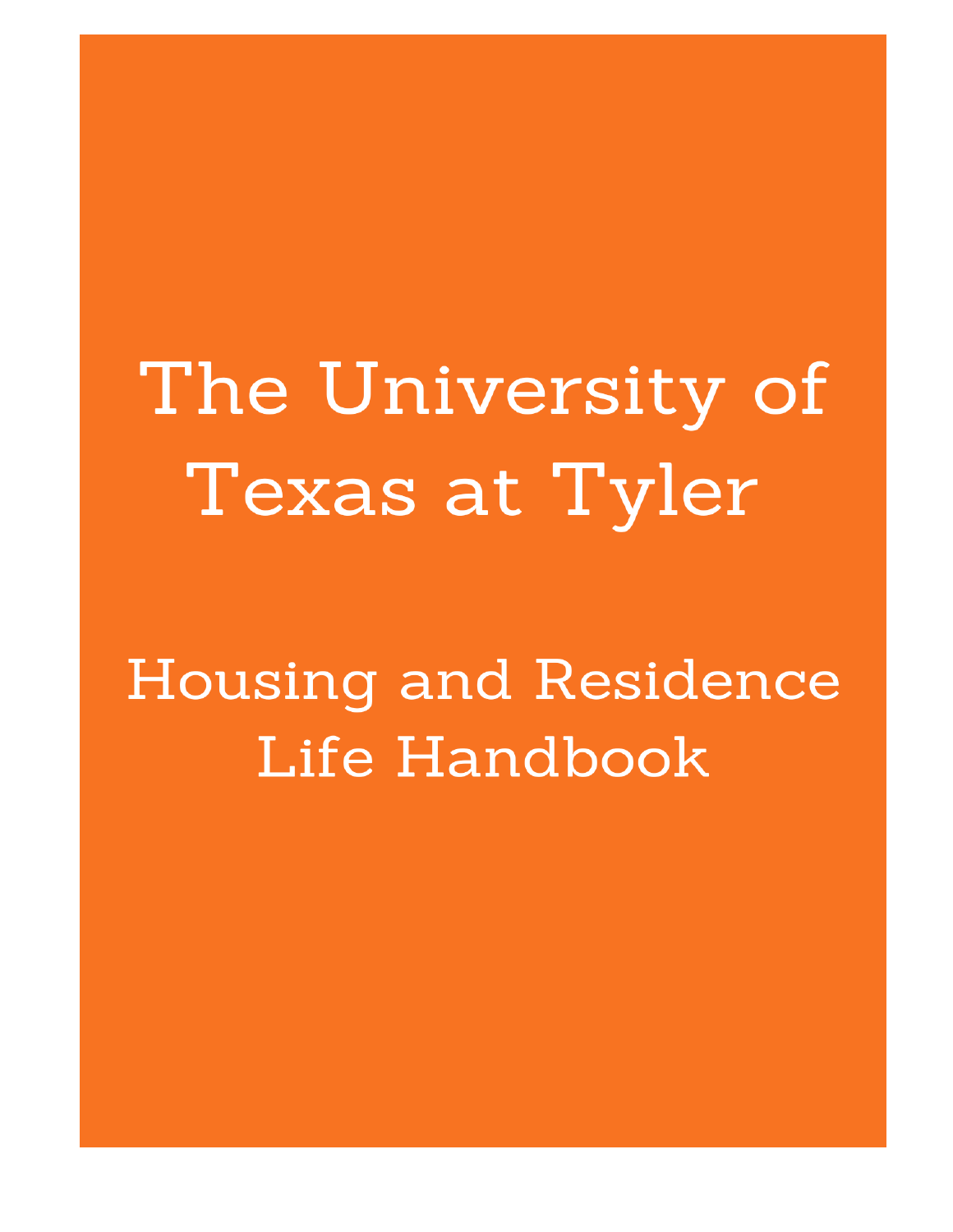# **Table of Contents**

| $1_{-}$        |                                    |  |
|----------------|------------------------------------|--|
| 2 <sub>1</sub> |                                    |  |
| 3.             |                                    |  |
| 4.             |                                    |  |
| 5 <sub>1</sub> |                                    |  |
| 6.             |                                    |  |
| 7.             |                                    |  |
| 8.             |                                    |  |
| 9.             |                                    |  |
|                |                                    |  |
|                |                                    |  |
|                | <b>Temporary Disabilities</b><br>a |  |
|                |                                    |  |
|                |                                    |  |
|                |                                    |  |
|                |                                    |  |
|                |                                    |  |
|                |                                    |  |
|                |                                    |  |
|                |                                    |  |
|                | a                                  |  |
|                |                                    |  |
|                |                                    |  |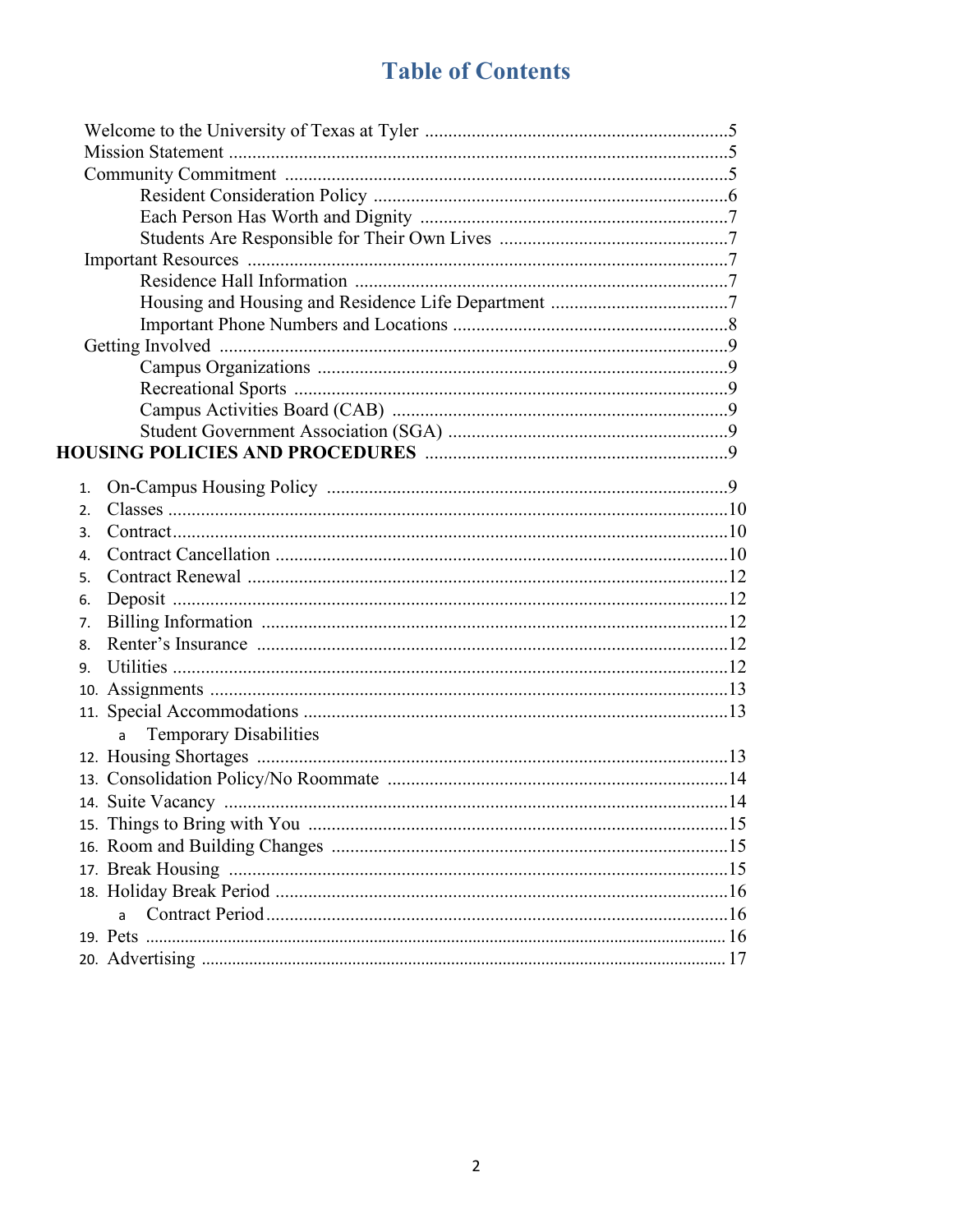# RESIDENCE LIFE POLICIES AND PROCEDURES

| <b>GUEST POLICY</b>                            |  |
|------------------------------------------------|--|
|                                                |  |
|                                                |  |
|                                                |  |
|                                                |  |
| ROOMMATE/SUITEMATE RIGHTS AND RESPONSIBILITIES |  |
|                                                |  |
|                                                |  |
|                                                |  |
|                                                |  |
|                                                |  |
|                                                |  |
|                                                |  |
|                                                |  |
|                                                |  |
|                                                |  |
|                                                |  |
|                                                |  |
|                                                |  |
|                                                |  |
|                                                |  |
|                                                |  |
| h                                              |  |
| C                                              |  |
|                                                |  |
|                                                |  |
|                                                |  |
|                                                |  |
|                                                |  |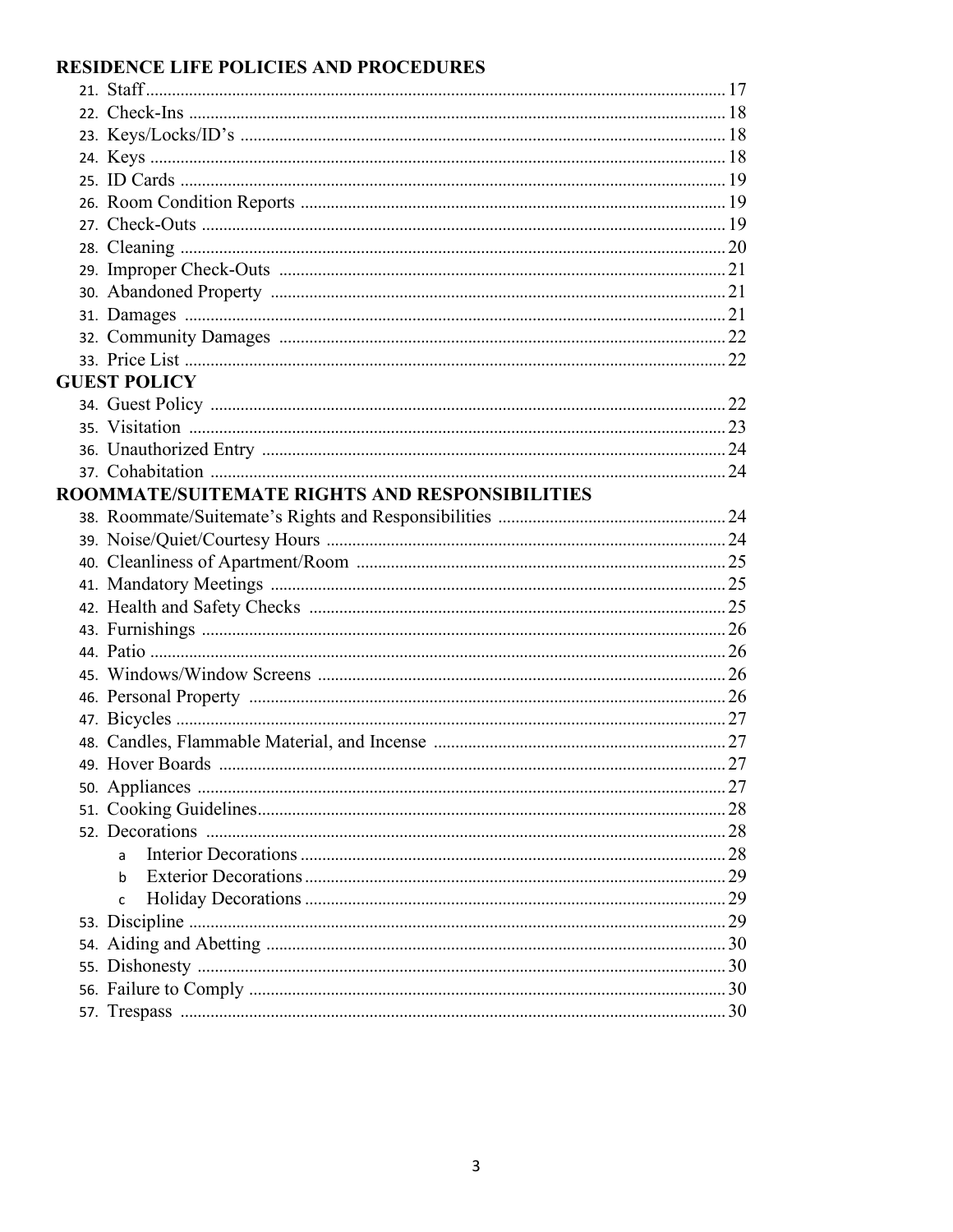# **MAINTENANCE**

| 58<br>59.<br><b>SAFETY, SECURITY, AND EMERGENCIES</b><br>60.<br>61.<br>62.<br>63.<br>64.<br>65.<br>67.<br>68.<br>69.<br>70.<br>71.<br>72.<br>73.<br>74.<br>75.<br><b>ROOM ENTRY</b><br>76.<br>a<br>b<br>77.<br><b>STUDENT SERVICES</b><br>78.<br>79.<br>80. |  |  |
|-------------------------------------------------------------------------------------------------------------------------------------------------------------------------------------------------------------------------------------------------------------|--|--|
|                                                                                                                                                                                                                                                             |  |  |
|                                                                                                                                                                                                                                                             |  |  |
|                                                                                                                                                                                                                                                             |  |  |
|                                                                                                                                                                                                                                                             |  |  |
|                                                                                                                                                                                                                                                             |  |  |
|                                                                                                                                                                                                                                                             |  |  |
|                                                                                                                                                                                                                                                             |  |  |
|                                                                                                                                                                                                                                                             |  |  |
|                                                                                                                                                                                                                                                             |  |  |
|                                                                                                                                                                                                                                                             |  |  |
|                                                                                                                                                                                                                                                             |  |  |
|                                                                                                                                                                                                                                                             |  |  |
|                                                                                                                                                                                                                                                             |  |  |
|                                                                                                                                                                                                                                                             |  |  |
|                                                                                                                                                                                                                                                             |  |  |
|                                                                                                                                                                                                                                                             |  |  |
|                                                                                                                                                                                                                                                             |  |  |
|                                                                                                                                                                                                                                                             |  |  |
|                                                                                                                                                                                                                                                             |  |  |
|                                                                                                                                                                                                                                                             |  |  |
|                                                                                                                                                                                                                                                             |  |  |
|                                                                                                                                                                                                                                                             |  |  |
|                                                                                                                                                                                                                                                             |  |  |
|                                                                                                                                                                                                                                                             |  |  |
|                                                                                                                                                                                                                                                             |  |  |
|                                                                                                                                                                                                                                                             |  |  |
|                                                                                                                                                                                                                                                             |  |  |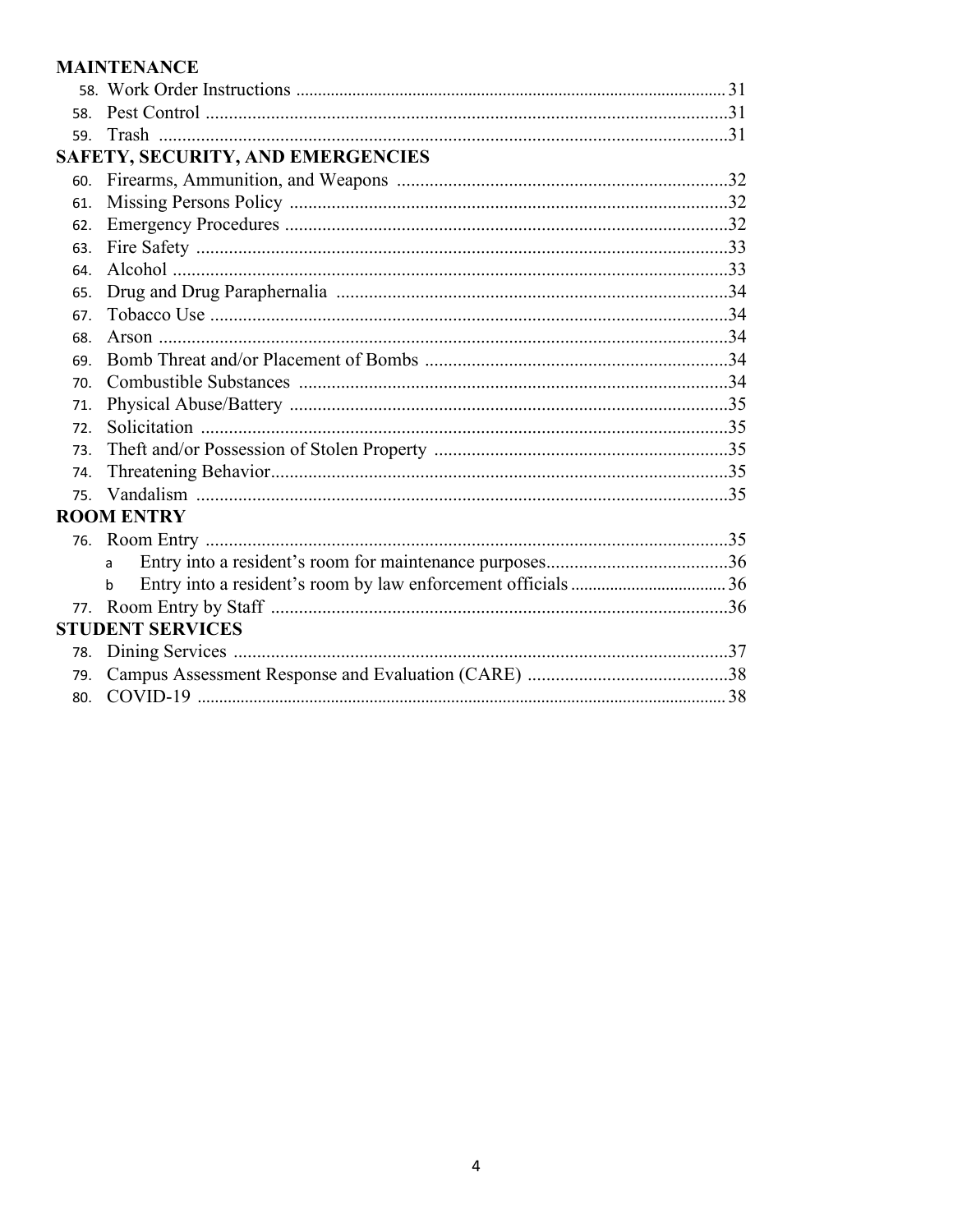## **Welcome to UT Tyler**

Living on campus offers the chance to make life-long friends, to be involved in enriching activities, and to get a quality education. Like all things in life though, you will get out of living on-campus what you put into it. The Housing and Housing and Residence Life staff is committed to providing you with a safe, comfortable, and dynamic living environment.

The purpose of this handbook is to provide on-campus residents with important information regarding the processes, procedures, and policies for our community. These have been established to ensure the safety of our residents, to provide administrative services that are as efficient as possible to minimize inconvenience for students, and to ensure an environment where everyone can learn and socialize is respected.

Living on-campus means living in a community of diverse students. You will meet and interact with many different types of people from different backgrounds, cultures, and lifestyles. You will learn to communicate and live with people with whom you have a lot in common as well as with those who are quite different from you. Community living requires consideration and respect on the part of all community members.

# **Mission Statement**

The Housing and Residence Life Department exists as an integral part of the educational experiences and academic support services of The University of Texas at Tyler. The mission of the Housing and Residence Life Department is to provide an environment that is conducive to the academic success and personal development of our students. This will be accomplished by:

- Providing inviting, clean, well-maintained, cost-effective, and secure facilities that adapt to the needs of our residents.
- Creating an environment that encourages lifelong learning and leadership development.
- Committed and caring staff members who assist students to develop life skills, so they are well-rounded citizens able to successfully function in a global and diverse society.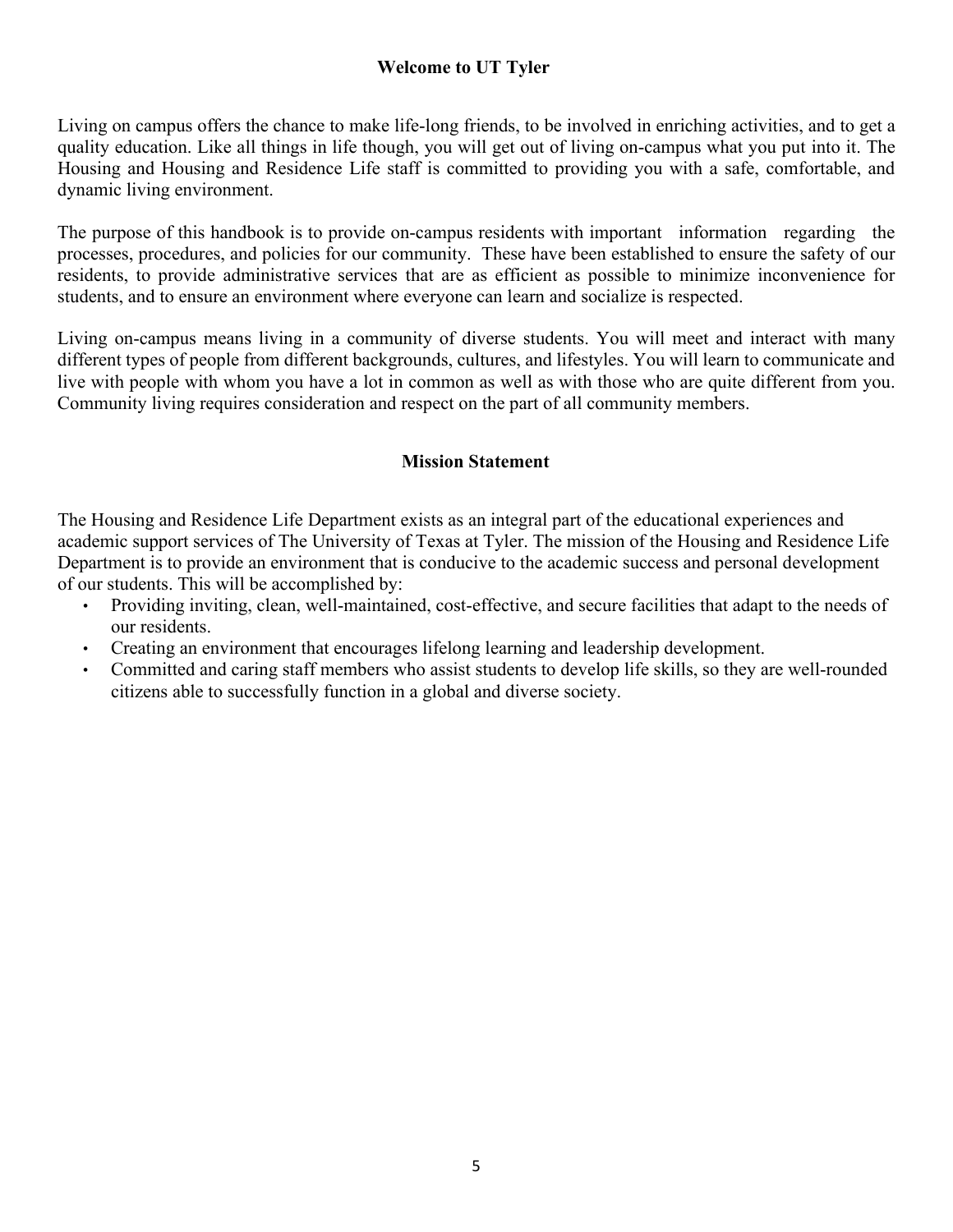# **Community Commitment**

Each on-campus resident has the right to live in an atmosphere of positive encouragement and mutual respect.

You are entitled to:

- Sleep, study and socialize in your room without disturbance.
- Live in a secure, healthy, clean environment.
- Be an active member within a supportive and stimulating community.
- Gain access to a variety of programs and services.

Your individual responsibilities are to:

- Comply with the policies and procedures as outlined in the residence hall contract and these community guidelines.
- Consider the needs of other residents and balance them with your own needs.
- Provide open communication with other community members and the Housing and Residence Life staff.
- Become involved in the community through participation in activities and student organizations.
- Take care of the residence hall and the environment in which you live.
- Promote individual and community safety.
- Demonstrate dignity and respect for all individuals.
- Respect the opinions of others.

## *\* Adapted from In Search of Community, Ernest Boyer, and Carnegie Foundation for the Advancement of Teaching and Texas Tech Housing and Dining Handbook.*

The Housing and Residence Life staff are available to assist residents in creating this type of environment. They organize floor meetings, educational programs, and individual opportunities to create successful students. The opportunity to find your place on campus awaits you. The responsibility is yours, but you are not alone. Each community has staff members to help and support you as you find your place in the community. The Housing and Residence Life Department strongly encourages you to spend time getting to know the other residents around you and making the most of the opportunities for involvement on campus. Please do not hesitate to ask for assistance.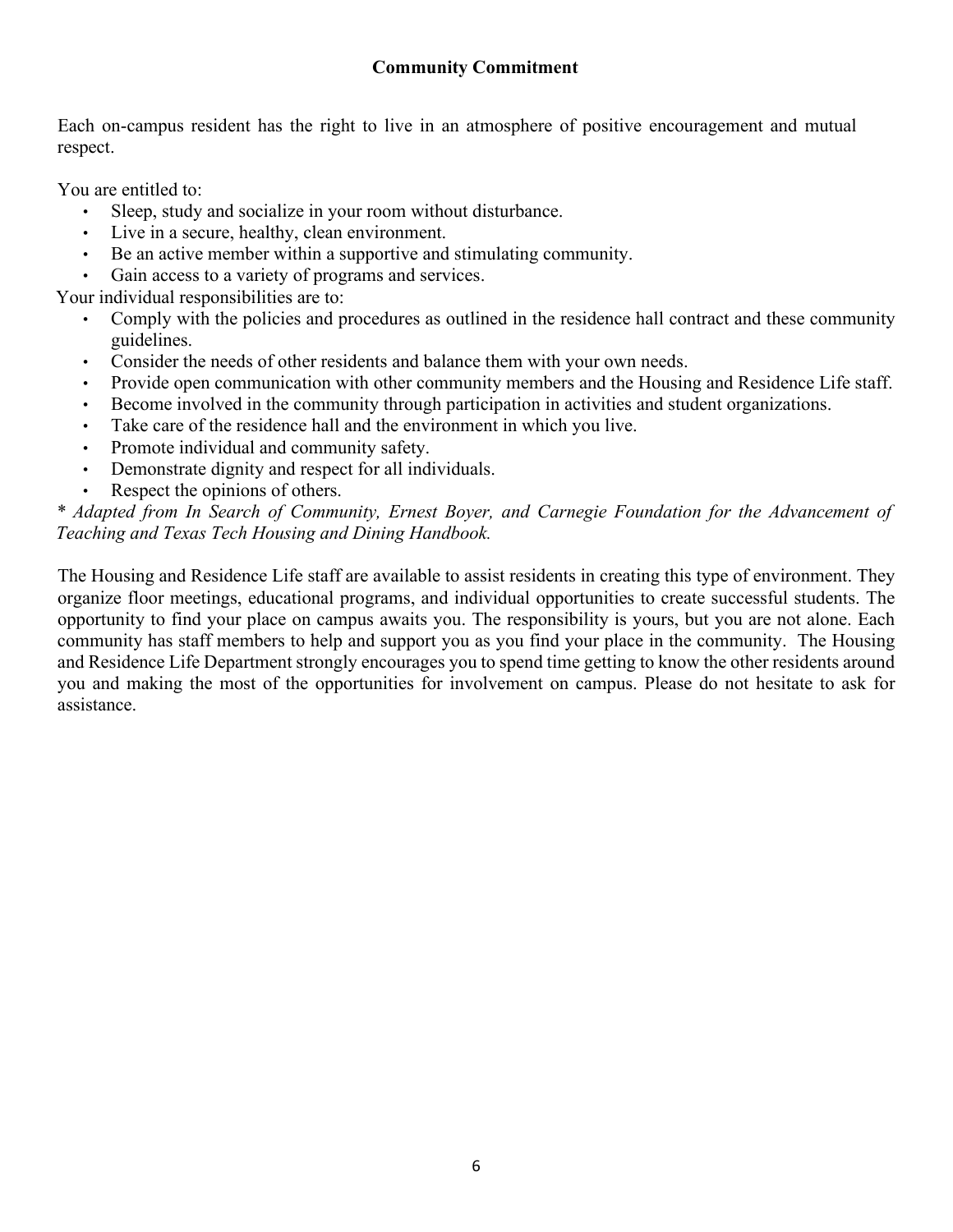## **Resident Consideration Policy**

The members of your community are unique individuals with different perceptions and values, which may lead to conflicting interpretations of resident's rights and responsibilities. When a conflict occurs, it is important to address the conflict rather than let it escalate. While resolving conflict is often not easy, it can lead to understanding and respect among community members and help build a positive living environment.

To encourage resolution of conflict by the individuals involved, the Resident Consideration Policy will be utilized. This policy recognizes that every member of the community would want others to be up front and honest with them if they felt their rights were being violated. A resident is expected to be the first person to initiate a resolution when he or she feels his or her rights are being violated.

Residents are encouraged to take initiative on resolving their problems by talking to fellow students about issues. If the resident has talked to his or her neighbor about the violation and no action is taken to correct the problem, then he or she should consult with a staff member to work out alternatives.

Bullying, harassing, humiliating, demeaning, and other such actions will not be tolerated. This includes but is not limited to inappropriate material about a student in writing or by e-mail, Facebook, etc.; verbally accosting another student; coercing, intimidating, and/or degrading another student; or any other action that creates a hostile living environment.

No person shall be excluded from participation in, denied the benefits of, or be subject to discrimination under any program or activity sponsored or conducted by The University of Texas System or any of its component institutions on any basis prohibited by applicable law, including, but not limited to, race, color, age, national origin, religion, sex, sexual orientation, or disability.

# **Each Person Has Worth and Dignity**

It is imperative students learn to recognize, understand and celebrate human differences. Universities can, and must, help students become open to the differences that surround them. These matters often are best learned in collegiate settings that are rich in diversity. Human differences must be learned and appreciated if the ideals of human worth and dignity are to be advanced. Any expression of hatred or prejudice is inconsistent with the purpose of higher education in a free society. As long as prejudice exists in any form in the larger

society, it can be an issue on the college campus. There must be a commitment by the institution to create conditions where prejudice is forthrightly confronted.

#### **Students Are Responsible for Their Own Lives**

Students learn responsibility when they bear the consequences of their actions, and inactions, in an environment marked by caring and support. The Housing and Residence Life Department and The University of Texas at Tyler are committed to providing students with opportunities to make responsible decisions.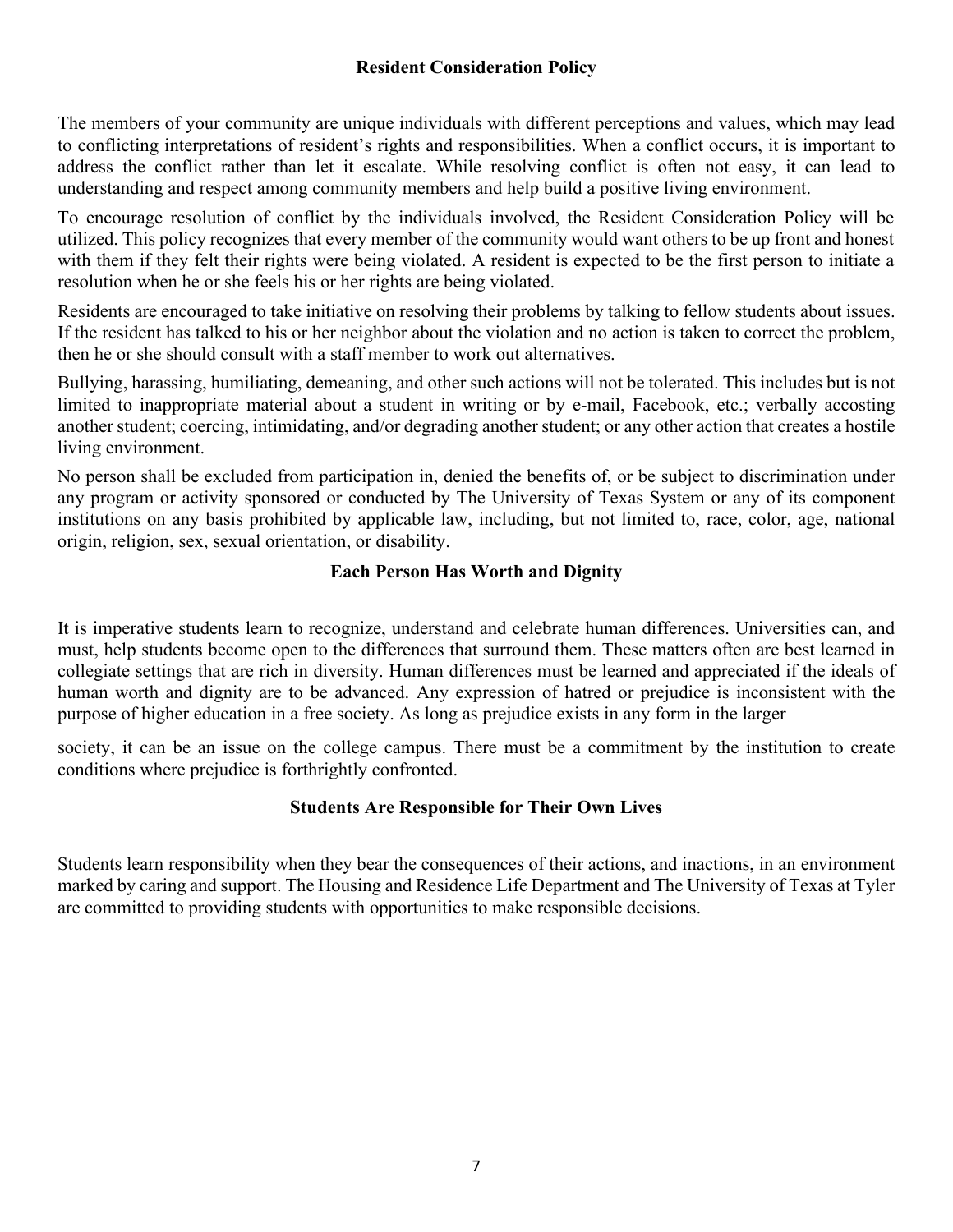# **Important Resources**

Residence Hall Information **(physical locations only)** 

| Residence Hall          | Number | Location                        |
|-------------------------|--------|---------------------------------|
| Liberty Landing         |        | 903.565.5990 3088 Old Omen      |
|                         |        | Road                            |
| Ornelas Residence       |        | 903.565.6400 3508 Liberty Lane  |
| Hall                    |        |                                 |
| Patriot Village         |        | 903.565.5725 3815 Old Glory     |
|                         |        | Parkway                         |
| Victory Village         |        | 903.565.4700 2851 County Rd     |
|                         |        | 272                             |
| <b>University Pines</b> |        | 903.566.3565 3333 Varsity Drive |

**Mail and Packages** may be sent to one of the following addresses depending upon where the student lives:

| Name                         | Name                   | University Pines   | Name                   |
|------------------------------|------------------------|--------------------|------------------------|
| Patriot Village/Ornelas Hall | Liberty Landing        | Name               | Victory Village        |
| Room # $&$ Letter            | Apartment # $&$ Letter | Apt $#$            | Apartment # $&$ Letter |
| 3900 University Blvd         | 3088 Old Omen Road     | 3333 Varsity Drive | 2851 County Rd 272     |
| Tyler, TX 75799              | Tyler, TX 75701        | Tyler, TX 75701    | Tyler, TX 75707        |

# **Housing and Residence Life Department**

903.566.7008 3088 Old Omen Road Website[:](http://www.uttyler.edu/housing/) [www.uttyler.edu/housing/](http://www.uttyler.edu/housing/) email: housing@uttyler.edu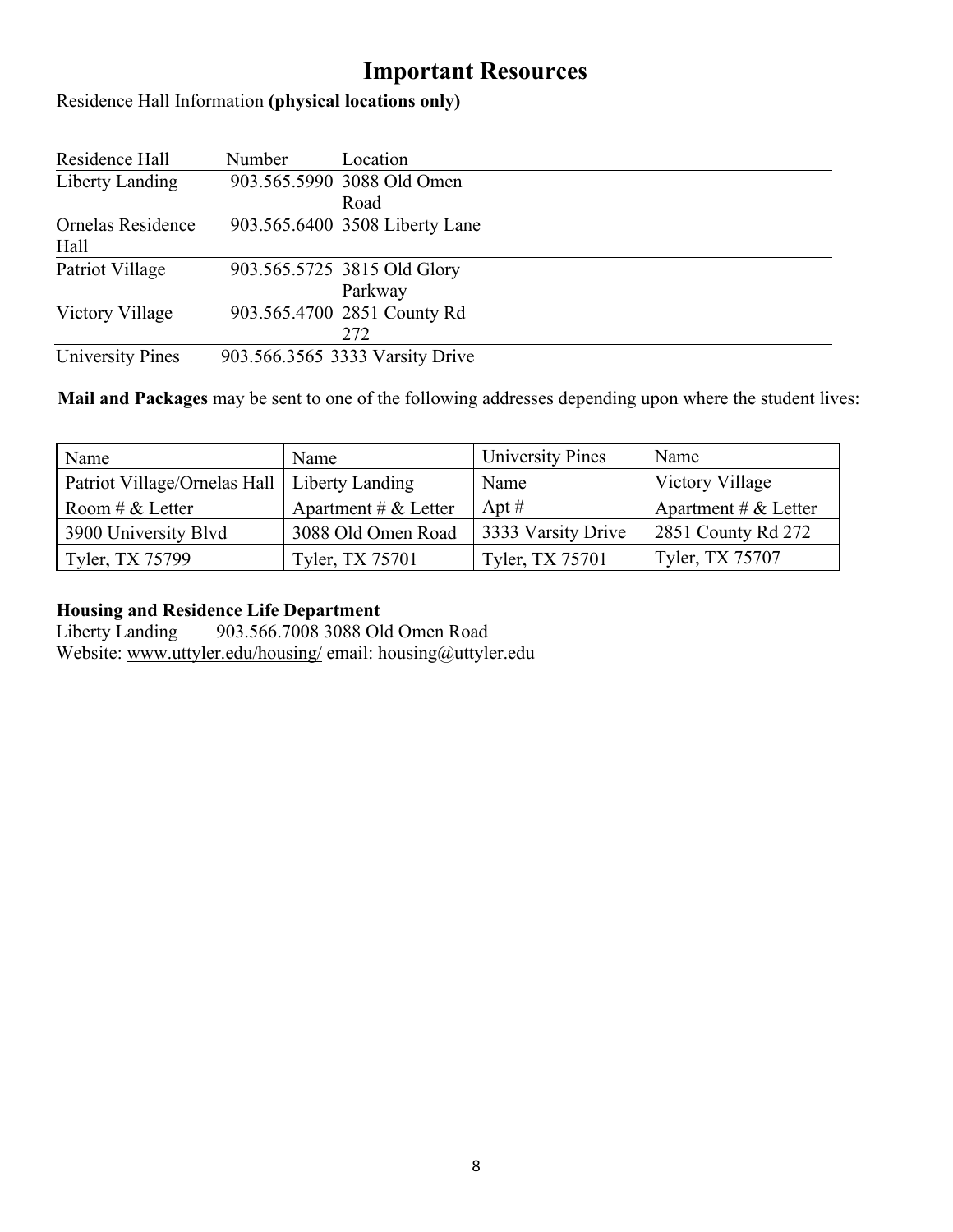# **Important Phone Numbers and Locations**

| Office                                                       | <b>Number</b> | Location                                           |
|--------------------------------------------------------------|---------------|----------------------------------------------------|
| University Police (emergency)                                | 903.566.7300  | 3410 Varsity Drive                                 |
| University Police (general)                                  | 903.566.7060  | 3410 Varsity Drive                                 |
| <b>Bookstore</b>                                             | 903.566.7070  | UC, 3900 University Blvd                           |
| Herrington Patriot Center (HPC)                              | 903.566.7466  | 3900 University Blvd                               |
| Intramurals/Rec Sports                                       | 903.566.7281  | HPC, 3900 University Blvd                          |
| <b>Mail Services</b>                                         | 903.566.7086  | <b>Physical Plant</b>                              |
| One Stop Shop Office of Admissions                           | 903.566.7203  | UC, 3900 University Blvd                           |
| Financial Aid                                                | 903.566.7180  | UC, 3900 University Blvd                           |
| Academic Advising Center                                     | 903.565.5718  | UC 3440, 3900 University Blvd                      |
| <b>Student Cashiers Office Enrollment Services</b><br>Center | 903.566.7227  | 230 Administration, 3900<br><b>University Blvd</b> |
| Robert R. Muntz Library Reference Desk                       | 903.566.7343  | 3900 University Blvd                               |
| Robert R. Muntz Library Circulation Desk                     | 903.566.7342  | 3900 University Blvd                               |
| Student Life & Leadership                                    | 903.565.5645  | UC 3400, 3900 University Blvd                      |
| New Student Programs/Freshman<br>Orientation                 | 903.565.5645  | UC 3400, 3900 University Blvd                      |
| Greek Life                                                   | 903.565.5645  | UC 3400, 3900 University Blvd                      |
| <b>Student Organizations</b>                                 | 903.565.5645  | UC 3400, 3900 University Blvd                      |
| <b>Campus Activities Board</b>                               | 903.565.5645  | UC 3400, 3900 University Blvd                      |
| <b>Student Government Association</b>                        | 903.566.5557  | UC 3400, 3900 University Blvd                      |
| <b>Student Services</b>                                      | 903.566.7254  | UC 310, 3900 University Blvd                       |
| <b>Behavioral Intervention Team</b>                          | 903.565.5946  | UC 3320, 3900 University Blvd                      |
| <b>Career Services</b>                                       | 903.565.5862  | UC 2140/2150, 3900 University<br><b>B</b> lvd      |
| <b>Personal Counseling</b>                                   | 903.566.7254  | UC 3170, 3900 University Blvd                      |
| <b>Student Accessibility and Resources</b>                   | 903.566.7079  | UC 3150, 3900 University Blvd                      |
| <b>Testing Services</b>                                      | 903.565.5693  | UC 3160, 3900 University Blvd                      |
| <b>Veterans Resource Center</b>                              | 903.565.5972  | UC 2140, 3900 University Blvd                      |
| UT Health Clinic                                             | 903.939.7870  | 3310 Patriot Drive                                 |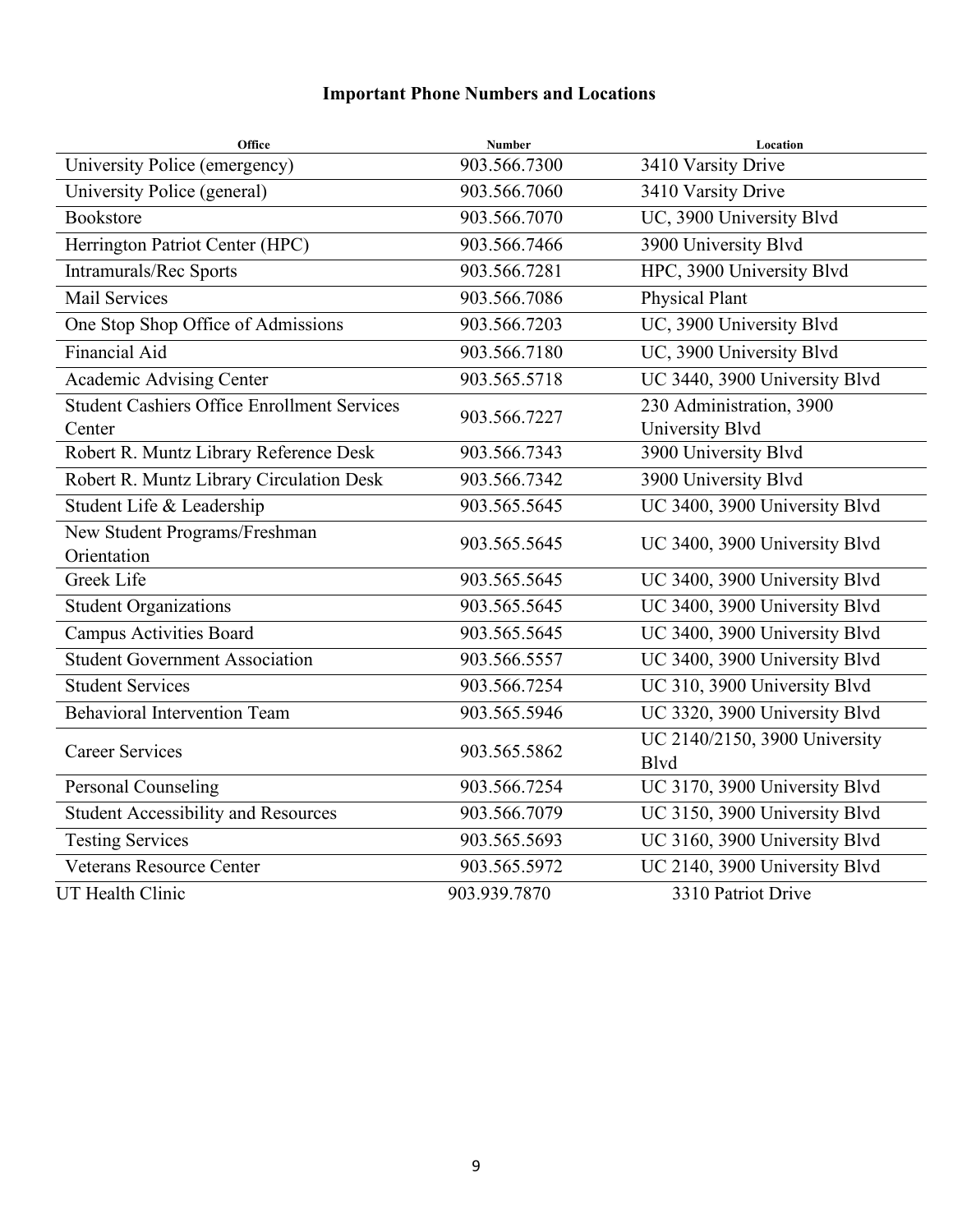# **Getting Involved**

#### Campus Organizations

Getting involved in campus activities is the best way to get the most out of college life. With more than 85 student organizations, chances are you will find a few that are a fit. For more information, contact the Office of Student Life and Leadership in the University Center 3400, call at 903.565.5645 or e-mail getconnected@uttyler.edu.

#### Recreational Sports

The University of Texas at Tyler Department of Recreational Sports enhances student life and campus wellness through a variety of activities and programs for students, faculty, staff and alumni. Events include a fitness program; individual, dual and team intramural sports; the Outdoor Adventures program; club sports and wellness education. Recreational Sports is located in the Herrington Patriot Center (HPC) and can be reached at 903.566.7466 or by e-mail at hpc@uttyler.edu

#### Campus Activities Board (CAB)

The Campus Activities Board (CAB) is dedicated to promoting involvement and unity among students, faculty, and staff at the University of Texas at Tyler and to the development of student leaders. This mission is achieved by developing and sponsoring entertaining, cultural, educational, and recreational programs and activities for the campus community. Mor[e information is available at](http://www.uttyler.edu/sll/campusactivities) [www.uttyler.edu/sll/campusactivities. CA](http://www.uttyler.edu/sll/campusactivities)B can be reached at 903.566.7014.

#### Student Government Association (SGA)

The Student Government Association serves as a recognized forum for student opinion at The University of Texas at Tyler. Comprised of all students enrolled at UT Tyler, SGA assists the university in identifying and communicating to the university community the interests, programs and goals of the majority of students. The association also assists in providing students with programs to meet their needs. The student body elects SGA officers and representatives annually. In addition, UT Tyler students have opportunities to participate in SGA by serving on one or more standing committees including Student Life, Communications and Rules committees. Any student may join a committee by speaking to the committee chair. Through SGA, students also serve on university committees. The association maintains student seats on several university committees, including on the Academic Affairs Committee, Student Affairs Advisory Committee and Arts and Performance Complex Advisory Committee. SGA may be reached in UC 3400 by calling 903.565.5557 or by emailing [sga@patriots.uttyler.edu](mailto:sga@patriots.uttyler.edu)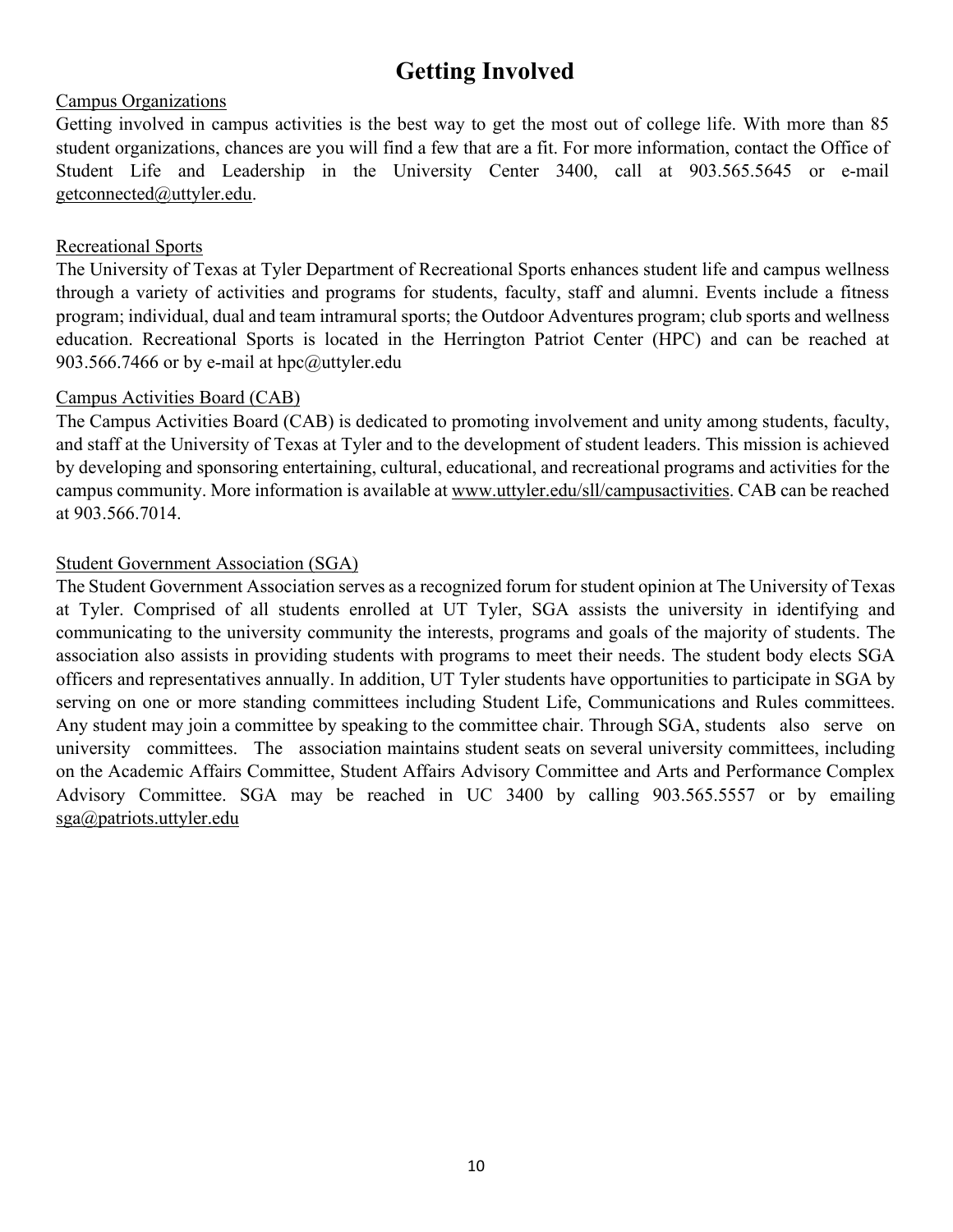# **HOUSING POLICIES AND PROCEDURES**

# **1.On-Campus Housing Policy**

Students who have completed fewer than 60 credit hours at any junior college or university, including UT Tyler, are required to live on campus if facilities are available. Dual-credit or advanced placement (AP) credit or creditby-exam tests do not count toward this total for first-time full-time students.

Students who are required to live on campus may reside in University Pines, Patriot Village, Ornelas Hall, Liberty Landing or Victory Village. These are the only facilities that satisfy the residency requirement. Exceptions may be made for students who meet at least one approved waiver requirement.

A waiver request form may be obtained from the Department of Housing and Residence Life or on-line at: [https://www.uttyler.edu/housing/residencypolicy.php.](https://www.uttyler.edu/housing/residencypolicy.php) A waiver will be granted for the following reasons:

- Students who currently live within 50 miles of Tyler with a parent or legal guardian (as evidenced by a current tax return).
- Students who are married.
- Students who are 21 or over or will be before the 12th class day.
- Students with a medical disability that cannot be accommodated on campus.
- Students with custody of a child and who can provide the Housing and Residence Life department with an original birth certificate of the child or custody documentation.
- Students who are enrolled for eight or fewer semester credit hours during the fall and/or spring semesters.

Students who meet one of the exemptions listed above and who wish to live off campus must submit in writing to Housing and Residence Life a request for a waiver to the policy. Housing and Residence Life must approve the waiver, even if it is a waiver for which the student automatically qualifies.

#### **2.Classes**

All campus residents must be enrolled in 9 or more undergraduate (6 or more graduate) credit hours each semester to maintain eligible to reside in campus housing. Any exceptions must be approved by the Director of Housing and Residence Life and the Associate Vice President for Financial Management.

# **3.Contract**

All residents must complete a residence hall contract for the period of time they reside on campus. The Housing Contract is for an entire academic year (Fall **and S**pring semester or Spring only). Returning residents must renew contracts each contract period. Residents who want to cancel their contract must do so (on-line) by the dates specified in the housing contract, and stated on the Housing and Residence Life website, in order to break their contract without penalties. If a cancellation is made after the appropriate deadline the resident may be charged a contract break fee.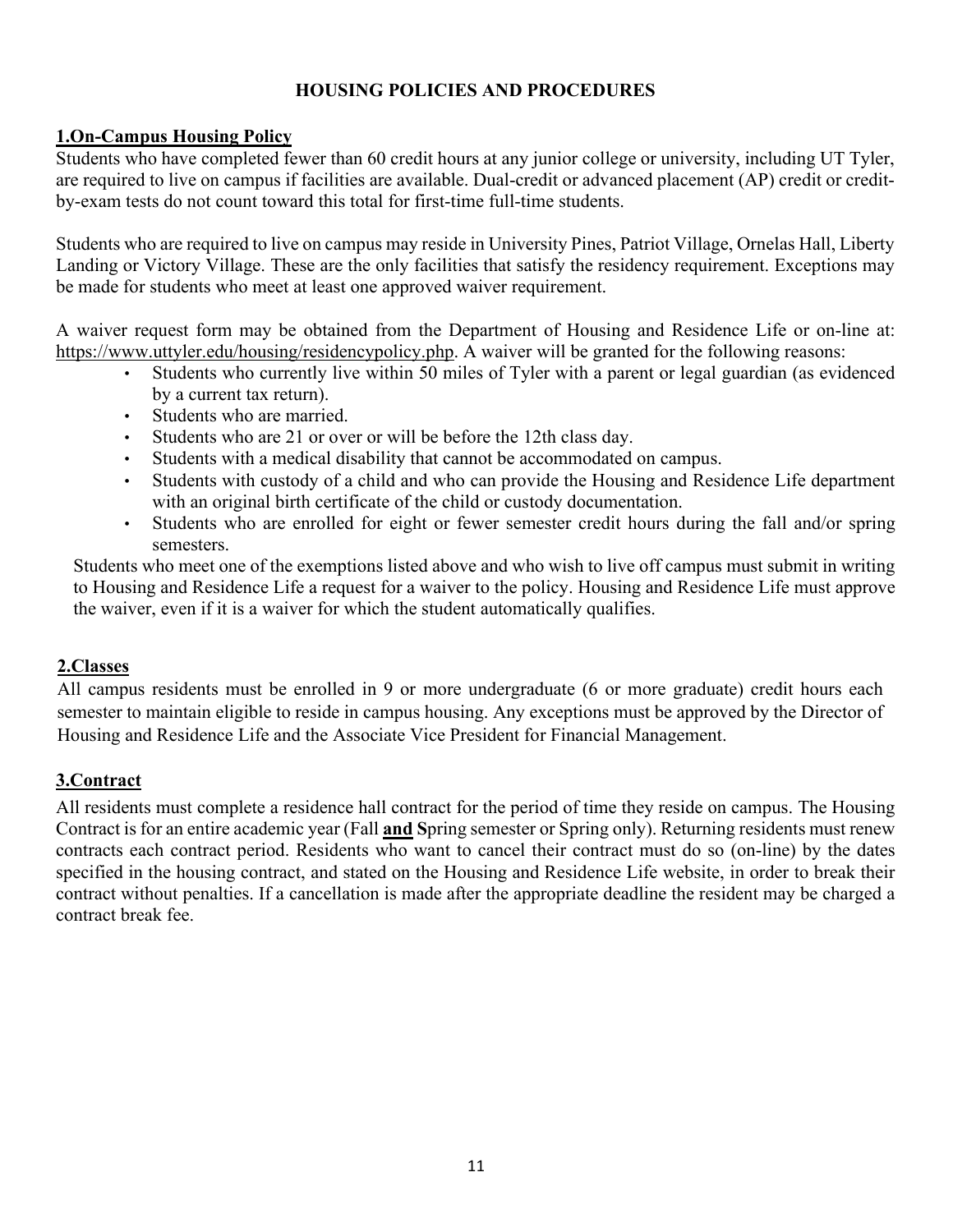# **4.Contract Cancellation**

The Housing Contract is for an entire academic year (fall **and** spring semester). Canceling the housing contract may result in significant financial consequences. Residents are responsible for the full amount of all charges for the contract period unless the contract is canceled in compliance with one of the provisions outlined in section IV of the contract. All cancellations must be submitted through the resident's "myUTTyler" student account.

- a Cancellation of contract before the start of the contract period:
- b This contract may be terminated by contacting the Housing and Residence Life Department in writing no later than June 1 for the fall semester, November 1 for the Spring semester, and May 1 for any summer semester. Any resident failing to cancel by the above dates who enrolls at the University forfeits their entire deposit and will be charged \$500 in liquidated damages. If the resident does not meet the criteria for the Housing Waiver, resident will be assessed charges for housing and a meal plan.
- c Cancellation of contract during the contract period:
	- a. Before taking occupancy:
		- i. If the assignment is cancelled to a unit in University Housing after the beginning of the Contract Period and *before resident takes occupancy and before the first day of classes*, resident will be charged \$500 in liquidated damages and will forfeit the deposit.
		- ii. If the assignment is cancelled after the first day of class, resident will be charged the cancellation penalties stated in Contract.
	- b. After taking occupancy:
		- i. If the assignment is canceled to a unit in University housing after the beginning of the Contract period and *after taking occupancy*, resident will be charged \$1000 in liquidated damages and will forfeit deposit and unit charges will be prorated through the official date of check-out.
		- ii. If resident withdraws from the University or fails to register with the University during the semester in which the cancellation occurs, resident must notify the Department of Housing and Residence Life in person within
			- a. hours of withdrawal or by the 12th class day
			- b. for failure to register. When resident's withdrawal or non-registration is confirmed by the
			- c. Registrar, resident will be required to pay to the University \$1000 in liquidated damages and will forfeit the deposit in addition to all charges accrued under the Contact through the date of check out.
		- iii. If resident graduates from the University at the end of the fall semester, resident must notify the
			- a. Department of Housing and Residence Life on or before December 1. When the Registrar confirms graduation, resident will be required to pay to the University all charges accrued under the Contract through the end of the fall semester. Failure to notify the Department of Housing and Residence Life about graduation by December 1 will result in forfeit of the deposit and \$1000 in liquidated damage charges.
- d Judicial/University Contract Termination:
- e If the University terminates the contract due to disciplinary action or the failure of the resident to abide by the conditions of the contract, the resident must immediately check-out and withdraw from campus housing. In such case, resident is not entitled to any refund of the deposit and is liable for all charges for through the official date of check-out plus \$1000 in liquidated damages. Residents are required to complete the checkout process properly and may be required to do so immediately upon notice.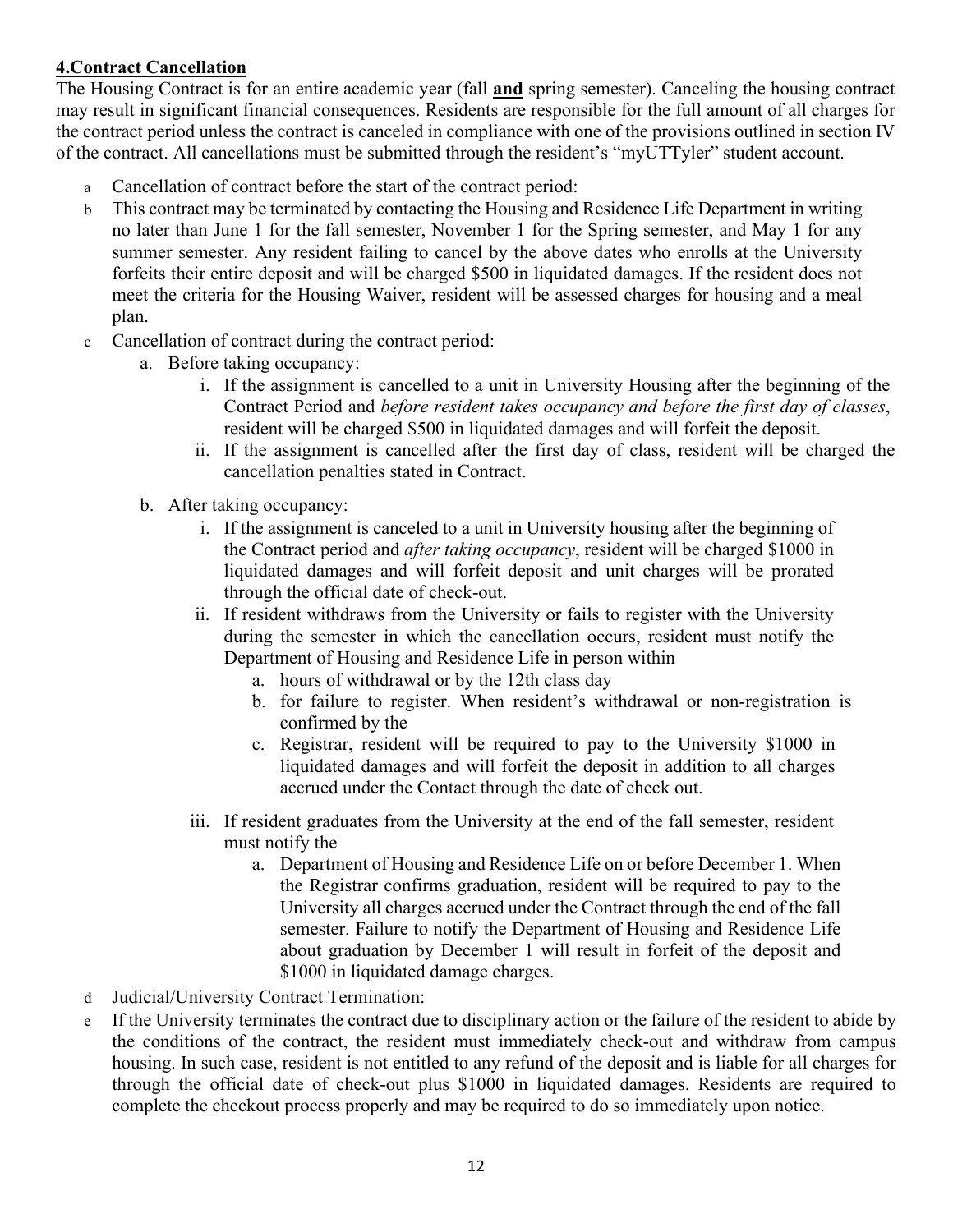- f Withdrawal from the University During Contract Period:
	- a. If you desire to withdraw from The University of Texas at Tyler, you must:
	- b. Contact the Registrar's Office and withdraw from classes.
	- c. Contact the Financial Aid Office (if you are on any financial aid)
	- d. Complete Contract Cancellation/Deposit Request with the Housing and Residence Life Office
- g Move out of suite within 24 hours of withdrawal date.
- h A Contract Cancellation/Deposit Request form must be on file in the Housing and Residence Life Office. Students are required to officially check out of University Housing **within 24 hours of their withdrawal date**. Any unused portion of room rent you have paid, minus liquidation fees, will be credited to your account and will be based on the date you officially checked out of University Housing with the Housing and Residence Life Office (see Contract Cancellation Fees).

# **5.Contract Renewal**

Contract renewal will take place in the spring semester. This is the time when current residents can reserve their room for the next academic year. Returning students who renew during this period are given "priority status" and reassigned first. There will be no deposit refund for students signing contracts during the renewal process unless the contract is canceled in writing prior to June 1.

# **6.Deposit**

You must deliver a security deposit payment to the University as stated in the contract, before you will be able to select a specific assignment in Liberty Landing, Ornelas Hall, Patriot Village or Victory Village. The purposes of the deposit are to (1) guarantee that you will occupy the unit to which you are assigned and fulfill your obligations under your Housing Contract, and (2) create a fund to defray charges for damages to your unit or other University property and any other charges authorized under your Housing Contract. At the end of your Contract Period and upon final departure from university housing, if you have complied with the Contract, paid all sums you owe to the University, surrendered your unit in good condition (excepting only ordinary wear and tear), and provided a written forwarding address to the University for refund of your deposit, then the University will refund your deposit on or before the 45th day after you checkout as required by Section VII. IT IS YOUR RESPONSIBILITY TO PROVIDE THE UNIVERSITY A WRITTEN FORWARDING ADDRESS FOR RETURN OF YOUR DEPOSIT.

You will forfeit your Security Deposit if you breach the Contract Terms and Conditions, or to the extent of any unpaid sums due to the University or any damages for which you are responsible under the Contract. You are also subject to charges for sums due to the University or for damages in excess of the amount of the deposit.

# **7.Billing Information**

All billing is handled through the UT Tyler Office of Student Business Services. Students are able to pay the university for all charges on-line through their "myUTTyler" student account. Students will not be permitted to register for classes, re-enroll or receive transcripts if any university charge is unpaid. For refund information, visit the Student Business Services website:

www.uttyler.edu/sbs or call 903.566.7227. Any questions about the billing process should be directed to the Cashier's Office at 903.566.7227.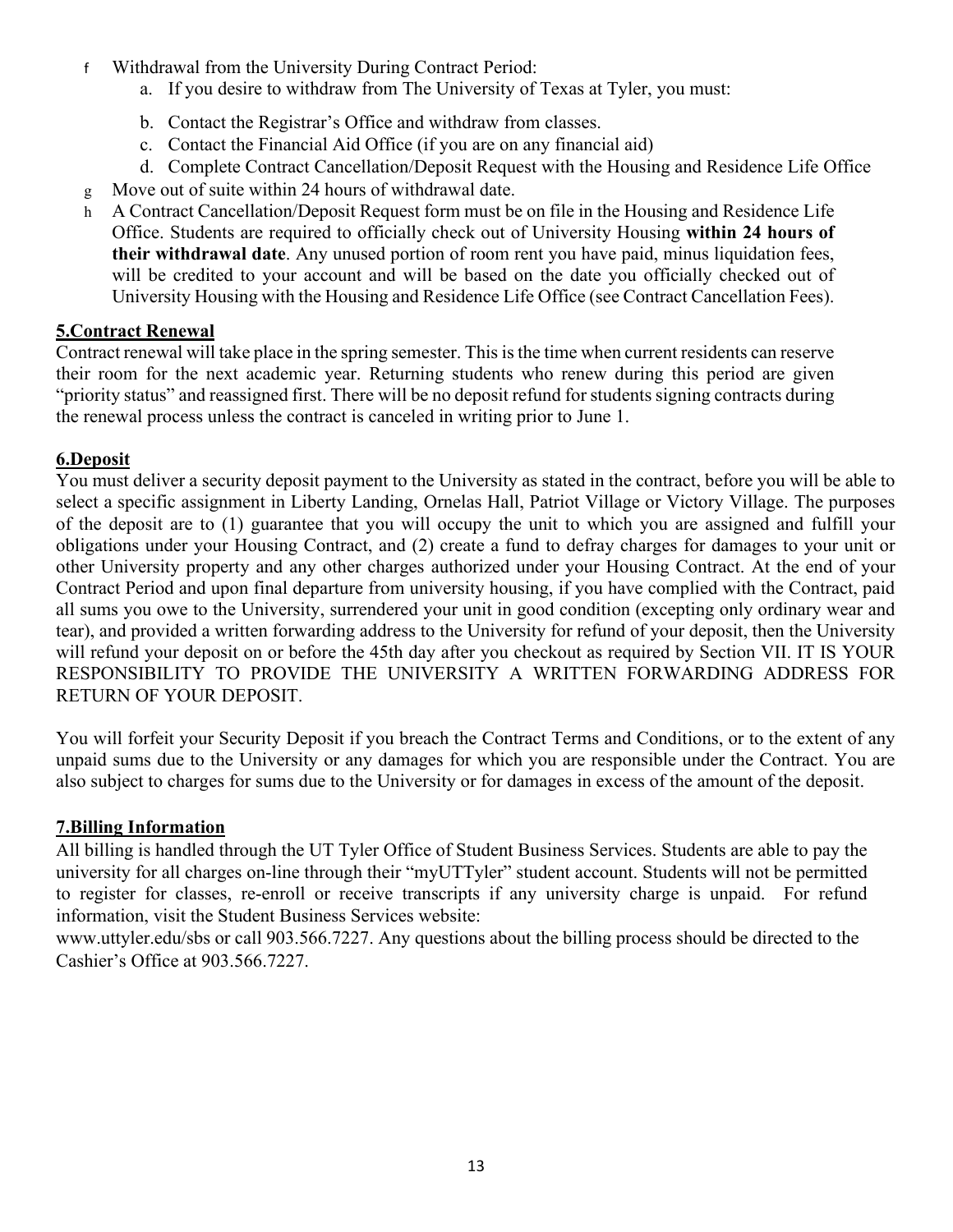# **8.Renter's Insurance**

The University of Texas at Tyler strongly advises that students living in university housing purchase personal renter's insurance. UT Tyler shall not be directly or indirectly liable for loss or theft of personal property, or for damage or destruction of such property by fire, water, or other causes. We recommend that you check your family's homeowner's insurance policy as college students may be covered.

# **9.Utilities**

All costs for utilities (electricity, water, basic cable, Wi-Fi, trash removal) are included in student housing rates. Housing and Residence Life pays these utilities for the students. It is important to note that no additional cable services are available from Housing and Residence Life.

Students are encouraged to be environmentally responsible in their use of electricity. Typical electrical usage is included in the price of the unit. In the event of a unit exceeding the allotted amount by using excessive amounts of electricity, students in the unit may be held responsible for the overage amount.

# **10.Assignments**

Assignments will be made to residents who have been accepted for academic admission to the university. Priority for assignments is given to residents who have resided on campus the preceding contract period. Second priority for assignments is given to new applicants based on the date the residence hall application is completed and application and deposit fees are paid in full. Please note, registered sex offenders are not permitted to reside on campus. Every attempt is made to accommodate resident building and roommate requests but cannot be guaranteed. Housing and Residence Life reserves the right to assign and re-assign spaces, including temporary housing spaces, when deemed necessary for the benefit of the individual resident, the group, or the university. Residents may change rooms/buildings only with the approval of the Housing and Residence Life Department. Any resident whose actions are found to be detrimental to the welfare of the resident's living group may be required to move into another room/building, and/or may be subject to disciplinary action.

#### **11.Special Accommodations**

Students who require special accommodations in a residence hall facility may request one through the Student Accessibility and Resources Office. The Student Accessibility and Resources Office will advise the Housing and Residence Life Department of provisions of reasonable accommodations needed as they relate to student housing. The Housing and Residence Life Department will consult with Disability Services and/or the Housing and Residence Life Accommodations Assessment Committee regarding documentation of a disability and provision of accommodations. Once a student has been given special accommodations, these accommodations will be maintained each semester that they live on campus. If a student requests to transfer to another residence hall, he/she needs to contact the Housing and Residence Life Department to see if an accessible room is available. The student may be assessed a fee to transfer their accommodation in some buildings. The Housing and Residence Life Department attempts to accommodate all students on campus.

a. **Temporary Disabilities:** The ADA does not cover temporary disabilities except under certain circumstances. The law does not provide accommodations for a student with a broken bone, recent surgery, someone on crutches, etc. The Housing and Residence Life Department will attempt to work with a student with a temporary disability to move to another room upon request, if the space is available, just as any student would be allowed to move. If the student needs assistance that cannot be provided by a normal move, they should contact the Housing and Residence Life Department for more information.

**IMPORTANT**: Students should refer to their housing contract and/or the Housing and Residence Life webpage for important dates and information regarding housing deadlines, move-in, move-out, etc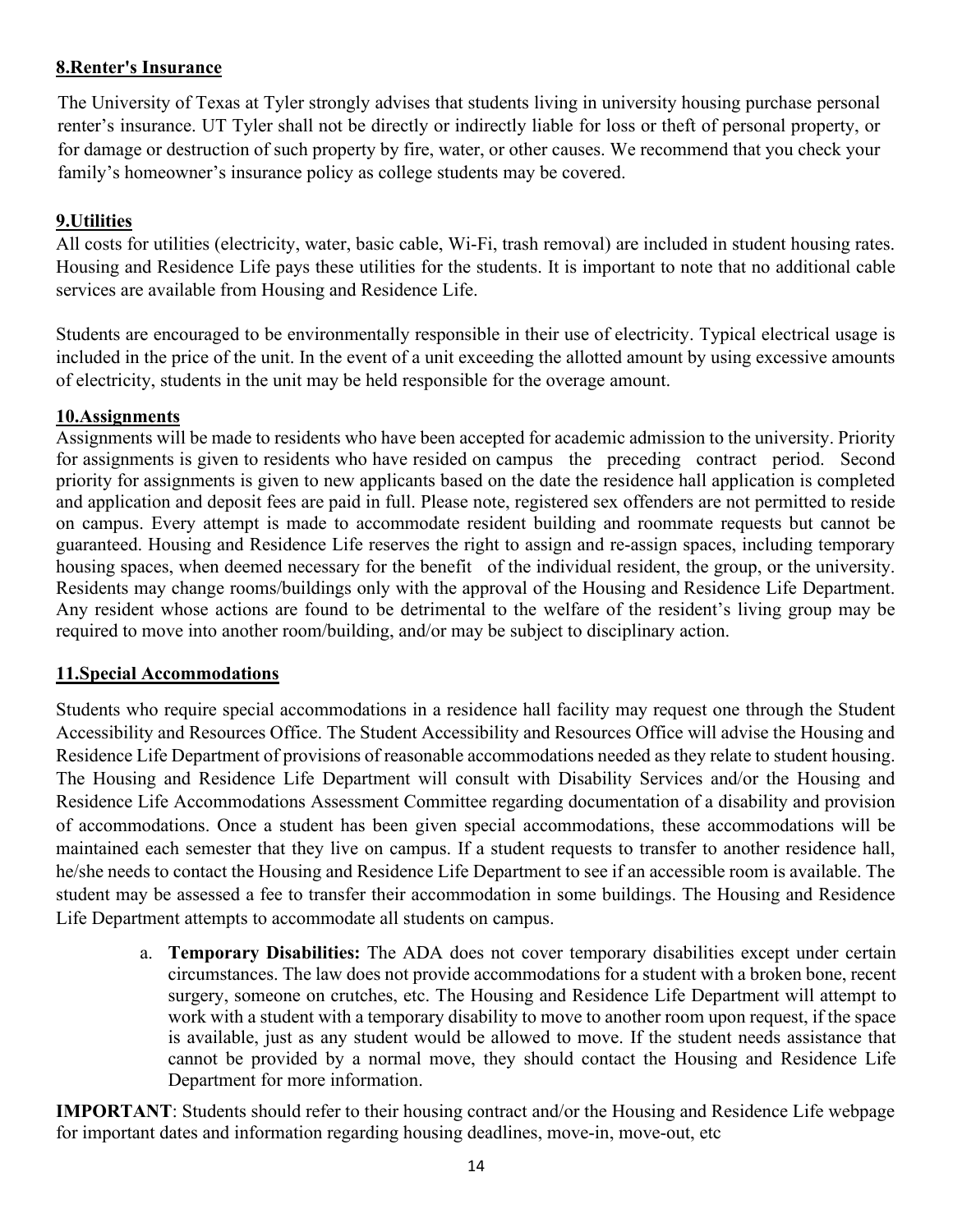# **12.Housing Shortages**

In the event of a housing shortage, Housing and Residence Life reserves the right to allot temporary assignments and place an additional student in any suite, providing bed and storage space for each resident. As housing becomes available, the last resident assigned must move to regular accommodations.

# **13.Consolidation Policy/No Roommate**

The Housing and Residence Life Department reserves the right to consolidate any resident who, for whatever reason, is left with an empty space in the unit during the year or after the priority sign-up process for the upcoming semester.

If a resident has a space open in the unit, the resident will be expected to accept one of the following options:

- Choose to move to another half-occupied room in the same facility.
- Find another resident willing to move into the room. All room changes are made at the discretion of the Residence Coordinator. This policy does not require a resident to move to another facility. It is the resident's responsibility to find a roommate when consolidation is necessary, and the Housing and Residence Life Staff will facilitate meeting other residents in a similar situation.
- If a resident is the only resident in the facility who has an open space for a roommate, the resident must:
	- o Keep the unoccupied portion of the unit in such condition that would allow someone to move into the unit at any time.
	- o Display an attitude of cooperation and acceptance toward any resident who may examine the unit prior to considering occupancy.
	- o Agree the unit may be shown to prospective occupants without prior notification and in his/her absence.
	- o Agree to accept a roommate assigned by the Residence Coordinator.

Resident's living in single occupancy bedrooms (Ornelas Triples, Patriot Village, Liberty Landing and Victory Village) may have the empty bedrooms assigned by the Housing and Residence Life Department.

The Housing and Residence Life Department reserves the right to require residents without roommates to acquire roommates in order to: (1) better meet the demand for residents requesting to room together, (2) allow for maintenance repairs, (3) make space available for the housing of special groups, (4) reduce the cost of utilities, or (5) facilitate cleaning. The Housing and Residence Life Department guarantees residents a space (not a particular room or building) on campus.

In general, the process used is as follows:

- 1. Consolidation assignments made by Housing and Residence Life Staff
- 2. Notification and explanation of room transfers, and the process sent to residents affected.
- 3. Moving process begins
- 4. Reduce heating/air conditioning and follow the cleaning process for check-out.
- 5. Check-out with staff of former assignment and check-in with staff of updated assignment. (Checkout and Check-in procedures apply).

# **14.Suite Vacancy**

If there is a vacancy in a suite at the time of move-in or at any time during the year, another student may be assigned to that unoccupied space. Residents are responsible for keeping the space clear for a newly assigned student to occupy. Each resident with a vacancy in their suite may occupy or keep in use only one closet and one set of furniture. Please be aware that, while we will try to let you know in advance, there is a chance that a student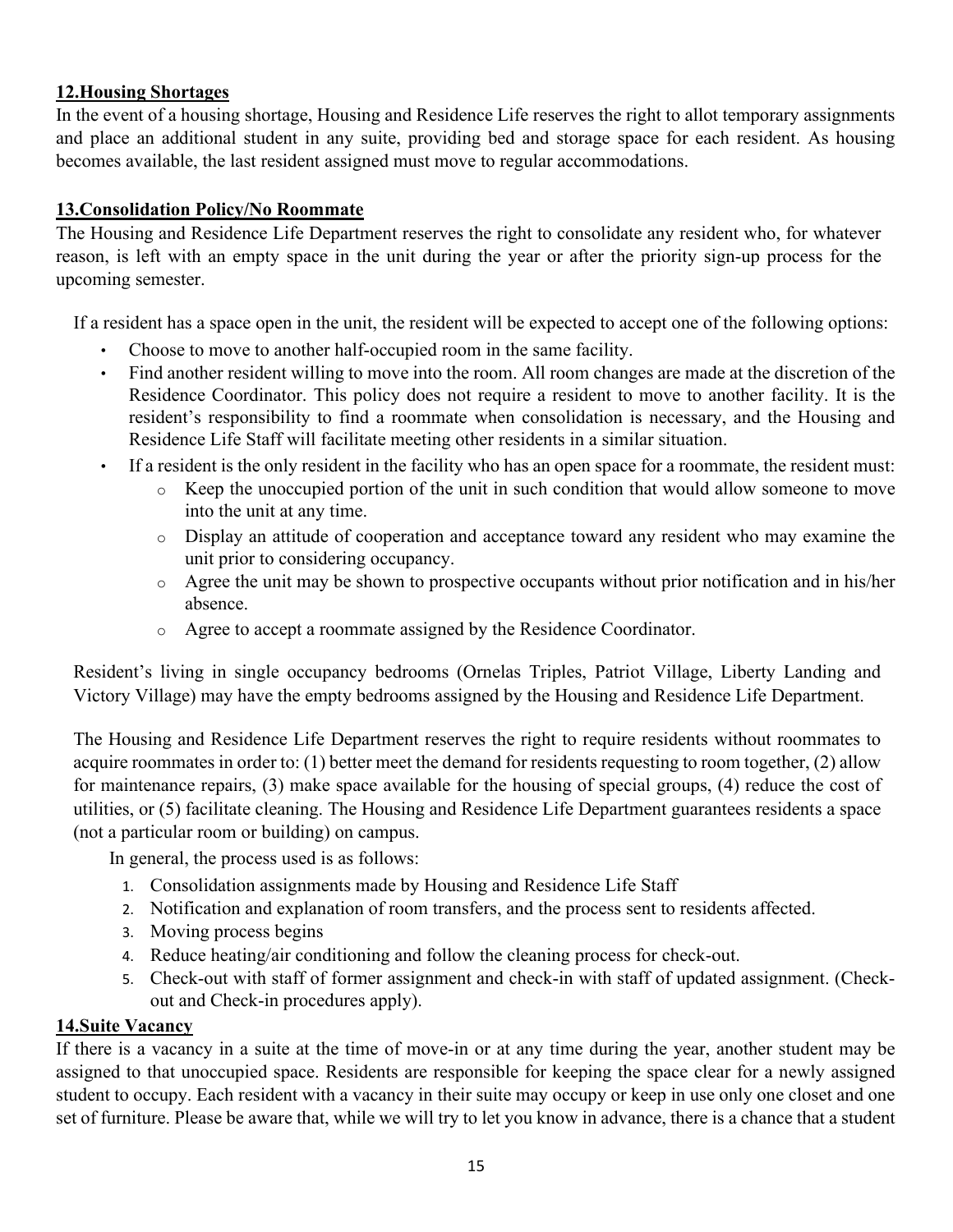will move in without prior notification. Any violation of this policy may result in charges of up to the semester rent for the vacant space.

# **15. Things to Bring with You:**

Each unit is considered fully furnished. You must provide your own linens.

- Patriot Village and Ornelas Hall mattresses are 80 in L X 36 in wide (Twin XL).
- Liberty Landing and Victory Village mattresses are standard full-size.

If there is a question about a specific item, please contact the Housing and Residence Life office at 903.566.7008. Residents should contact their suite mates and roommates to avoid duplicating items everyone in the suite will be using (i.e. microwave, vacuum cleaner, living area TV, etc.).

Here are some other items to bring:

- Linens & Comforter • Alarm Clock
- Mattress Cover • Toilet Paper
- Surge protector power strips
	- Cleaning Supplies
	- Shower curtain/Rings (Ornelas – "stall length")
- Towels/Washcloths/Toiletries
- Trashcan/Trash bags

• Pillow

•

Patriot Village, Liberty Landing or Victory Village residents will also want to bring items for the kitchen, such as:

• Pots & Pans • Dishes • Microwave (optional) • Kitchen Supplies • Garbage Can

# **16.Room and Building Changes**

Residents who wish to make a room change due to a roommate conflict within the building must contact their Resident Assistants for roommate mediation prior to requesting a room change. Any resident requesting a new roommate will usually be required to change rooms. Should a Residence Coordinator determine a room change can be approved, students should contact a staff member to complete the paperwork for changing rooms or checking in or out of their room. Students who transfer rooms or suites without written approval from the Housing and Residence Life Department will be charged \$150, be required to move back to their assigned space, and may face disciplinary action. Room transfers typically are not granted until after the  $12<sup>th</sup>$  class day of each semester.

# **17.Break Housing**

The residence halls are closed for Thanksgiving, winter break, and spring break. Resident housing fees do not cover break periods. Break housing is temporary housing offered to residence hall students who need a place to stay when the facilities are not open. Rooms are offered as space permits and may be available in a different building. Residents must sign up and pay for the time they reserve a space during the break. Residents needing break housing should make their request through the Housing Portal.

#### **18.Holiday Break Period**

In the interest of safety and security and because the University is officially closed during the Christmas and New Year holiday period, Housing and Residence Life facilities will be on reduced staff during the break period. The front desks will be closed, and mail service is held during the break. We will not be able to forward student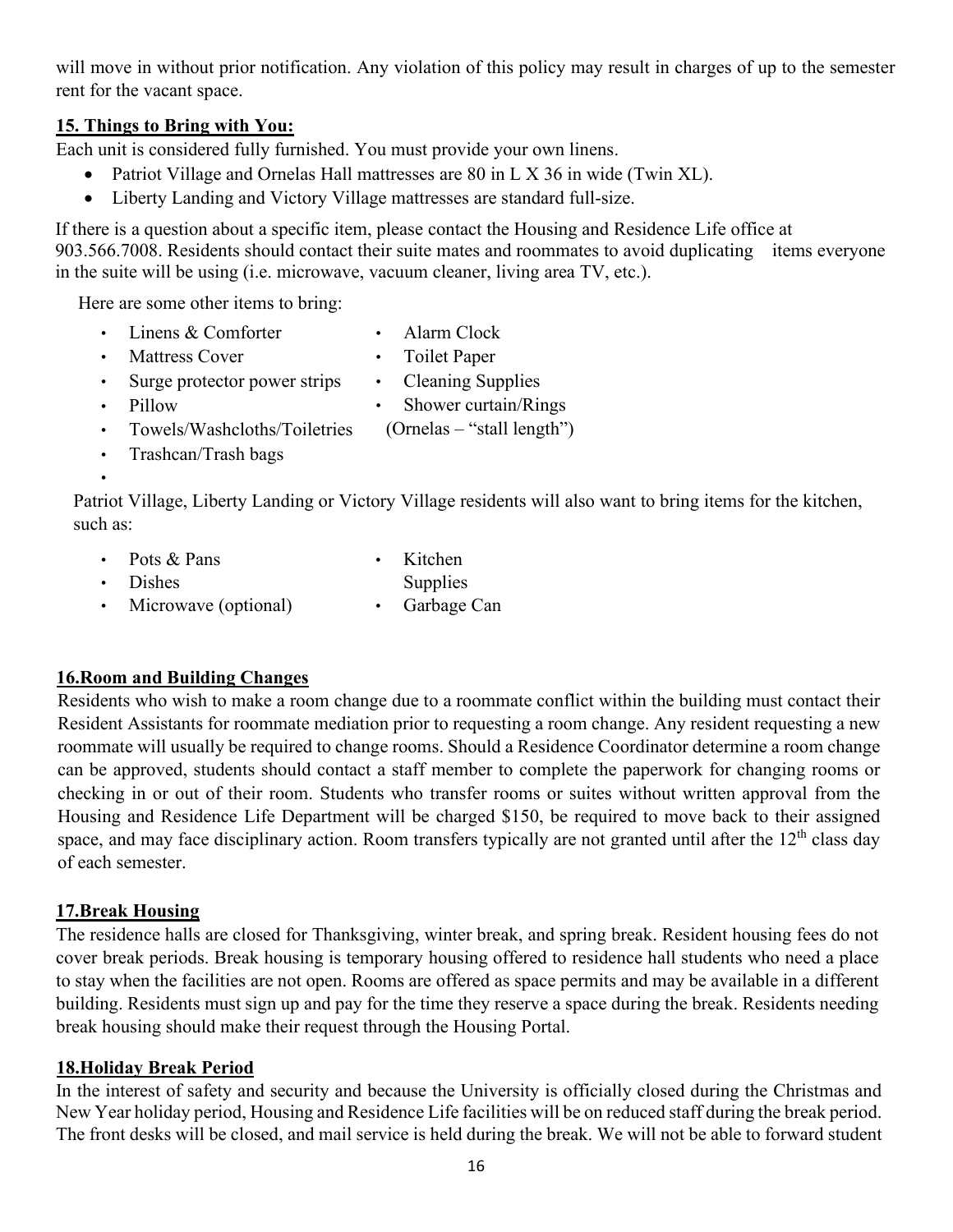mail over the break. Residents are required to check-out with a Housing and Residence Life staff member before leaving for the break, though they will not be required to move all their possessions out if they are returning for the spring semester.

- a. Contract Period
	- i. The Housing Contract is for the period stated. The contract period for students moving on campus after the beginning of the contract period will be for the remainder of the stated contract period. All residents remaining on campus between contract periods are covered under the contract terms and conditions of the previously signed contract.
	- ii. The University grants students a license to use the unit the University assigns to student as student's temporary residence during the Contract period, subject to the following terms and conditions and excluding break periods ( Winter break). Students in need of break housing may request an exemption from the Director of Housing and Residence Life. During the break periods, students may not have overnight guests. If the conduct of any student staying over break becomes a concern, they will be required to immediately depart.
		- 1. All residents must do the following prior to the Saturday after finals:
		- 2. Clean their apartment/suit[e/roo](http://www.uttyler.edu/judicialaffairs)m thoroughly.
		- 3. Turn heater to the lowest setting.
		- 4. Unplug all electrical appliances, except for the refrigerator, and dishwasher.
		- 5. Remove all perishable food items, clean stove, and empty all trash.
		- 6. Remove any belongings from a vacant spot so new assignments may move in for the spring semester.
		- 7. [Remove holiday decorations fr](http://www.uttyler.edu/judicialaffairs)om apartment/suite windows and doors.
		- 8. All communities will be closed over the winter break between fall and spring semesters; as there is no food service during the break. Residents are required to attend a mandatory meeting regarding break housing and/or closing before leaving for the break, though they will not be required to move all their possessions out if they are returning for the spring semester. Students who are discovered living on campus without authorization will face disciplinary action.

#### **19.Pets:**

#### Patriot Village and Ornelas Hall residents:

Fish are the only pets permitted in Patriot Village and Ornelas Hall and are permitted provided they are well maintained, and aquariums hold no more than 1 gallon of water. A resident found in violation of this policy will be fined \$100 and required to remove the pet immediately or the pet will be confiscated and removed to the local shelter or humane society. If the pet remains, an additional \$100 will be assessed per day that the pet remains. All costs for cleaning, extermination, and floor or furniture repair or replacement will be posted to the resident's account. Residents may be subject to contract termination if found responsible. Visiting pets are not allowed.

#### Liberty Landing and Victory Village residents:

Liberty Landing and Victory Village residents may also have 1 approved pet (dog or cat) (maximum of 40 lbs. when fully grown). Pet must have lived with the resident or resident's family for at least 1 year prior to campus residency. There is a non-refundable \$400.00 pet fee for each year the pet is approved. Residents must complete a pet application through the housing portal and include a copy of all updated vaccinations, and spay/neuter records, before the animal is brought to the property. Visiting animals are not permitted. All dogs and cats on property must be registered with the Housing and Residence Life Office before they are brought into universitymanaged residence halls/apartments. Pet owners must also ensure they are taking proper care of the animals and cleaning up after them. Residents found in violation will be fined \$100, will have to follow the judicial process,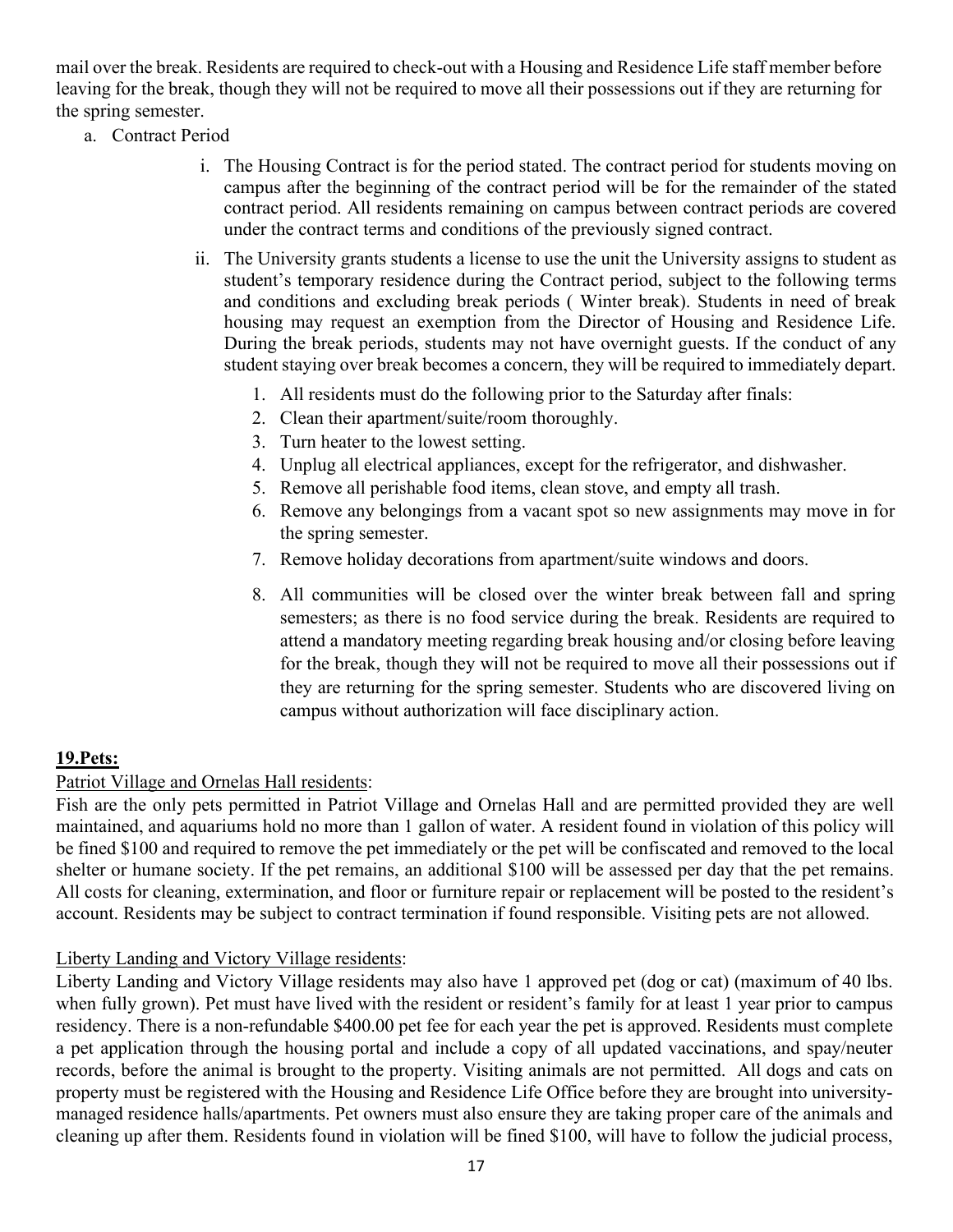and be required to remove the pet immediately or the pet will be confiscated and removed to the local shelter or humane society. If the pet remains, an additional \$100 will be assessed per day that the pet remains. Staff does have to right to have the animal removed for resident failure to follow pet guidelines or if the pet displays aggression toward people or other animals.

#### **20.Advertising**:

Any non-residential life advertisement must be approved by Student Engagement Office, and all Housing and Residence Life advertisement must be approved by the Residence Coordinator before displaying them throughout any residence hall. Banners are not permitted to be displayed outside the facilities unless special arrangements have been made. Residence Coordinators and the office of Student Engagement control advertising throughout the residence hall to maintain the physical condition of each building.

# **HOUSING AND RESIDENCE LIFE POLICIES AND PROCEDURES**

# **21. Staff**

The Residence Coordinator (RC) is a professional employee responsible for the entire building. They directly supervise the RAs and HAs and serve as a resource person and facilitator for the community to enhance the educational, social, intellectual and cultural development of the residents of the residence hall. Housing and Residence Life staff members are supervised by the Director of Housing and Residence Life.

The Maintenance Staff are full-time UT Tyler staff members. The maintenance staff responds to maintenance and repair issues within UT Tyler housing and is the on-call respondent for most after-hours maintenance emergencies. The maintenance staff reports to the Director of Housing and Residence Life.

The Resident Assistant (RA) is a paraprofessional staff member who has direct and constant contact with residents. RAs are assigned to floors/areas in the residence halls to act as facilitators for the community and enhance the social, educational, intellectual and cultural development of each student. They provide programming opportunities to enhance student development. The RA articulates to students the philosophy and policies of the Housing and Residence Life Department and UT Tyler, while representing the department as a role model in all facets of university life.

The Housing Assistant (HA) has the primary responsibility to act as a communication link between the staff and residents. The HA is responsible for individual desk shifts within the building they are assigned. They help answer student questions, direct phone calls, provide information and complete various administrative tasks.

#### **22.Check-ins**

Residents will receive check-in information with their assignment letter. Assignments will be placed on resident's student accounts after residents complete the online application/contract. Check-in dates will be listed on the Housing and Residence Life

Department's website. Requests for earlier arrival dates cannot be accepted due to limited staff availability.

Residents begin the check-in process by reporting to the front desk before moving into their room. Residents may check-in between 10 a.m. and 6 p.m. The resident must be the person who actually checks into the room; a parent or friend may not complete the paperwork portion of this process for the resident. During check-in, residents complete an inventory form on which they list all damages, missing furniture, and any other irregularities in the room they might be charged for later. The resident is responsible for ensuring all damages are recorded. Failure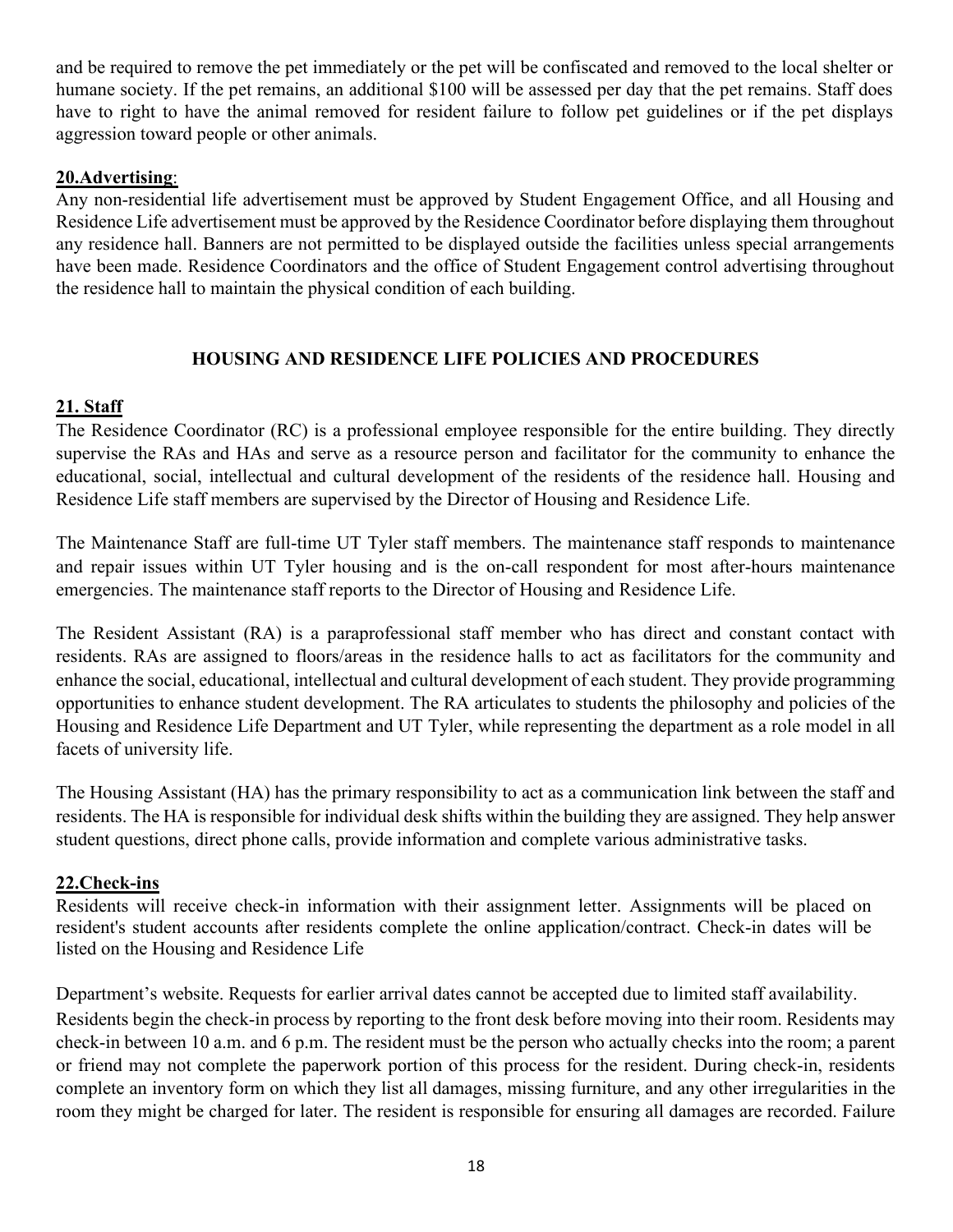to do so may result in damage charge assessments at check-out. Residents will be held financially responsible for damages that occur within their room not documented prior to moving in.

Late Check In: Room assignments will be held no later than 4:00 p.m. on the first day of class. If you anticipate arriving after classes [begin, you](http://www.uttyler.edu/police/student-of-concern-report.php) must submit a written request to the Housing and Residence Life Office and receive approval by move-in day. If you schedule a late arrival and fail to check in on the appointed date, your contract will be cancelled, and you will be charged \$1,000 in liquidated damages. Residents who have not planned for a late check-in will be considered to have cancelled their housing contract and will be charged \$1,000 in liquidated damages and forfeit their deposit.

#### **23.Keys/Locks/ID's**

For certain housing assignments, keys may be issued during the check-in process. Students may not loan their key or ID to anyone. Students should report lost keys and IDs to the front desk immediately. A fee will be assessed to change the lock and make new keys each time a key is lost. Locks are changed on front doors and closets (if applicable) only. Residents are not allowed to install additional equipment (deadbolts, chain guards, locks, etc.) on the doors. Students are allowed to borrow a key three times each semester from the front desk for a period of 15 minutes before disciplinary action is taken. It is a violation of university policy to duplicate any universityissued key.

#### **24.Keys:**

Residents may not lend their ID card or keys to anyone. Residents who violate this policy will be subject to disciplinary action. For Ornelas Hall and Patriot Village, lost mail keys will result in a \$25 charge. For Liberty Landing and Victory Village, lost mail keys are \$25 plus \$5 for each additional bedroom in the apartment (ex: four-bedroom apartments would be \$40). Lost ID cards will result in a \$25 charge. Residents who lock themselves out of their room and must be let in by staff will be billed \$10 for the third and any following instances.

#### **25.ID Cards**

Your Student ID Card serves as your primary form of student identification. As such, it is the student's responsibility to carry their ID card with them **at all times**. Residents must have their ID card activated at the front desk of their facility to gain access to their rooms. Students who lock themselves out of their room and must be let in by staff will receive one free lock-out and then will be charged in 5-dollar increments for each lock-out thereafter. If a student is to reach an 11ths lock out, they will be charged 50 dollars and 50 more for each additional lock out. If your card is lost, immediately visit the One Stop Service Center and speak with the Cashiers office to purchase a new ID Card.

#### **26.Room Condition Report**

Students checking in and out of University Housing are required to complete the Room Condition Report confirming the present inventory and condition of their assigned rooms. This form must be submitted off their Housing Portal within 48 hours of their check-in to avoid charges for losses or damages. Residence Coordinators maintain these records. Failure to complete this form will result in your acceptance for all charges for damages. Once the form has been submitted online, no additional changes are permitted.

#### **27.Check-Outs**

Residents who are leaving UT Tyler housing before the end [of the academic year](http://www.uttyler.edu/sbs) *[must go to their myUTTyler](https://www.uttyler.edu/sbs/)  [account to cancel their contract.](https://www.uttyler.edu/sbs/)* Vacating without notifying the Housing and Residence Life Department may result in continuation of residence hall fees, forfeiture of deposit and breaking contract penalty fees. Residents who have cancelled their contract or are leaving UT Tyler housing at the end of the contract period must officially check out of their room with a staff member.

To prepare for their departure, residents should complete the following procedures: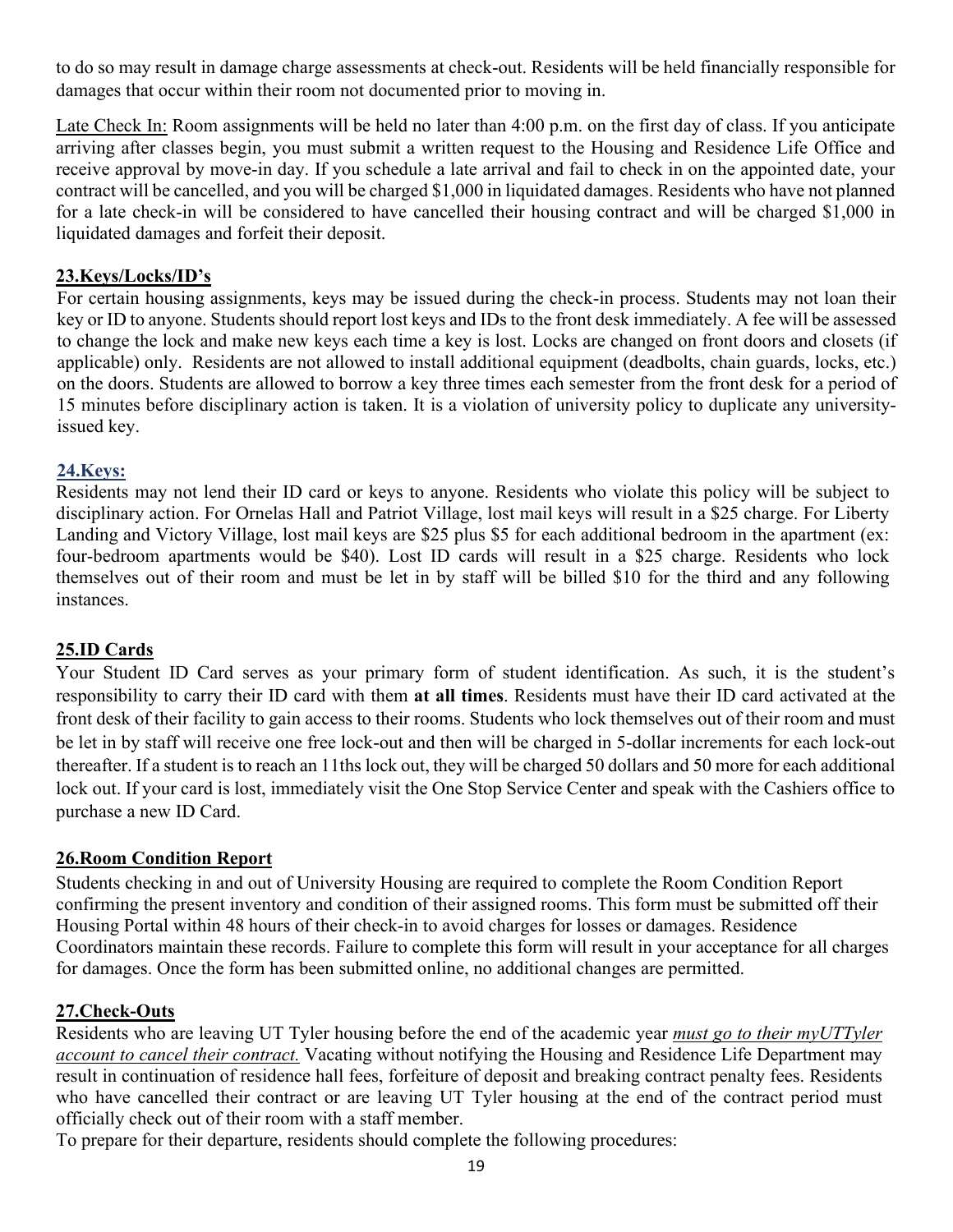- 1. Leave the room clean.
- 2. Accompany the staff member during the room inspection.
- 3. Return keys (if applicable).

Failure to follow these procedures may result in the resident being assessed an improper checkout fee, a cleaning fee, key replacement fee and a continuation of the room fees.

Residents who are leaving UT Tyler housing at the end of a semester must check out within 24 hours of their last final and no later than Noon on the Saturday after finals, for the fall semester and Noon on the Saturday after finals, for the spring semester. Checkout extensions may be considered for any resident who provides a compelling reason for a late checkout, such as graduation. Requests must be made by the Monday prior to finals week via email to the Housing and Residence Life Department. The University reserves the right to require residents to move out of housing 24 hours after their last final. The following procedures must be followed to avoid an improper checkout fee.

- Notify the Housing and Residence Life Department and the Residence Coordinator of the facility and fill out a Contract Cancellation Form (if moving out mid-semester or at the end of the fall semester).
- Make an appointment through the front desk/community center by the Friday prior to finals week to check-out with your Resident Assistant.
- Remove all your belongings, trash, etc. from the suite.
- Clean the area. Sweep and mop/vacuum all floors. Dust all counters and drawers, base boards, and windowsills. Clean and sanitize the kitchens and bathrooms. Patriot Village, Liberty Landing and Victory Village residents: Defrost and dry the freezer, empty ice bucket and clean refrigerator. Deep clean oven and stove top.
- Meet your Resident Assistant at the appointed time and location and bring your keys with you.
- Your room inventory form will be reviewed, and charges will be assessed for damages and/or missing items by the Resident Assistant.
- The resident will complete the checkout form and any other documents needed.

# **28.Cleaning**

Residents are always expected to keep their room neat and clean and to immediately correct any problem area pointed out by a university representative. Residents in suite and private bath facilities are responsible for cleaning their bathrooms throughout the year. Residents are expected to maintain a safe and healthy living environment for their safety, as well as others in the living community. Housing and Residence Life staff members reserve the right to ask a resident to clean the room at the staff member's discretion. Violations of this policy will be referred through the disciplinary process and may be referred to the university Department of Environmental Health, Safety and Risk Management. Custodial services are not provided after the resident has officially moved into the room. Residents should report any cleanliness concerns to the Residence Coordinator. A cleaning charge will be assessed if the resident does not thoroughly clean the room prior to vacating. The university wants to provide a clean and healthy environment for all residents.

Tips to prepare for moving out of your room: The Housing and Residence Life Department wants to provide you with a few handy cleaning tips so you can leave your room in good shape prior to checking out for the semester. This cleaning tip sheet was created so residents can clean early and have their rooms pass inspections when they check-out with a staff member. Reference the damages section for minimum charges. Contact one of the custodial staff members in your building if you have any specific questions regarding cleaning your room. Cleaning Tips:

Adhesives - Remove all tape, sticky tack, thumb tacks, decals, etc. from walls, furniture, and the ceiling. Follow manufacture directions on the adhesive so it is completely removed without damaging the furniture or walls. Improper removal of adhesives may cause damage to the property which may result in damage charges.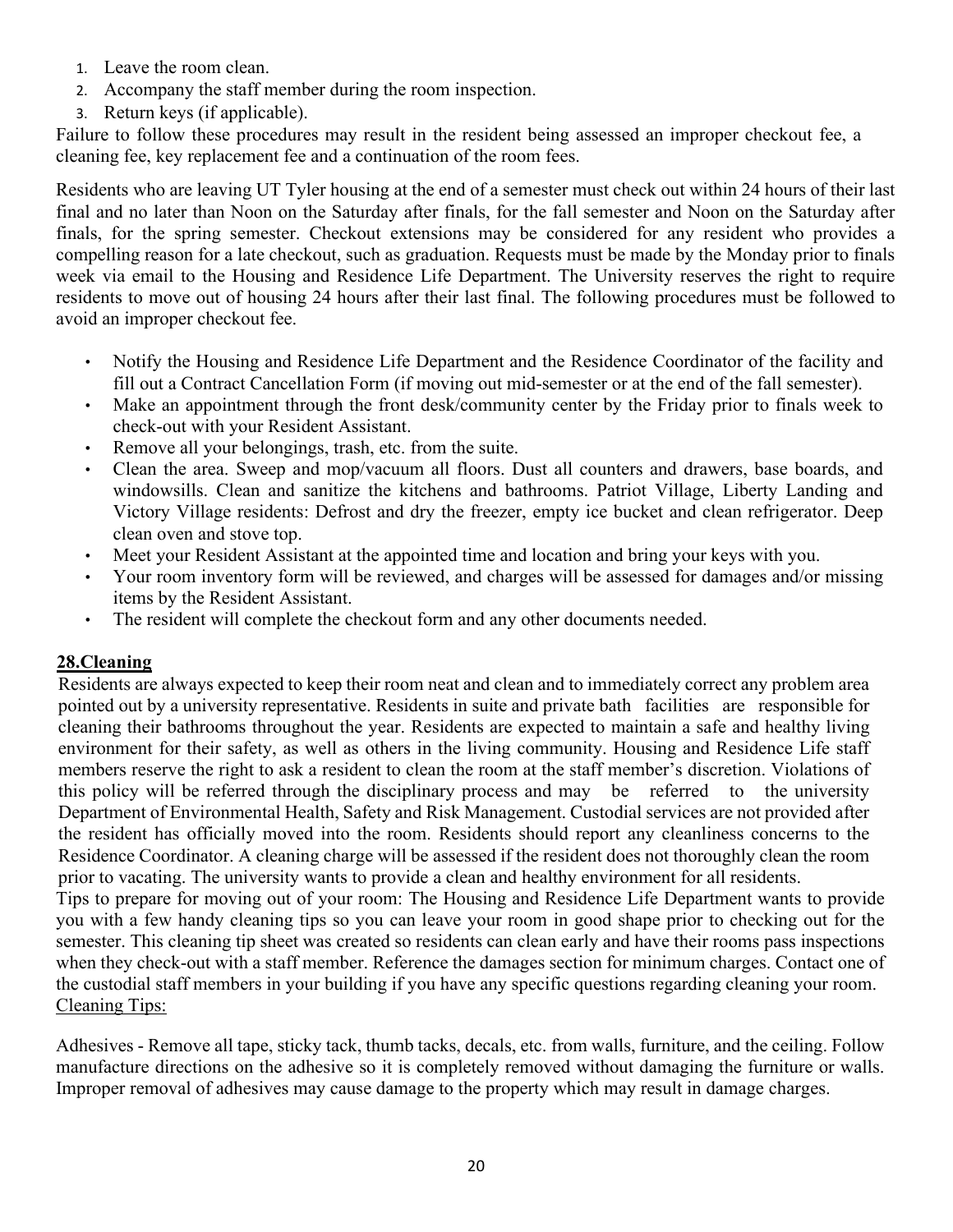Bathroom - Residents may purchase commercial cleaning products to thoroughly clean the sink, mirrors, toilet, and bathtub/shower (remove all soap scum from walls). Toilet cleaning tip – pour two cups of vinegar in the toilet and let it sit for one hour, scrub to remove water ring. White vinegar may help remove rust spots also.

Floors - You will need to sweep and mop tile floors and vacuum all carpeted floors; do not use any wax products on the floors, clean with a mop, water, and appropriate cleaning agent. Wax products and carpet freshener products can damage the floors in the rooms. Please do not sweep trash into hallway. To spot clean carpets, use warm water and blot the area, or you can purchase a can of spot cleaner (follow directions on the container).

Furniture - Clean the furniture with commercial products (including ceiling fan, bed, mattress, chairs, and inside and outside of desk and dressers).

Refrigerator - Residents should clean inside and outside, empty the ice bucket, clean the drawers and shelves, and remove all food items. Commercial products may be purchased to clean the refrigerator.

Stove - Residents should clean the inside and outside of their stove, including the burner pans and racks. Degrease and clean the oven, broiler pan, drip pan, cook top and knobs. Commercial oven cleaning products may be purchased to thoroughly clean the stove. Replacement pans may be purchased locally, if necessary.

Trash - You will need to remove all trash from your room/unit.

Windows/Blinds - Clean windows, windowsills and blinds using warm water or a commercial window cleaning product.

#### **29.Improper Checkout**

Failure to properly check out results in an improper checkout charge of \$150. Students not prepared to checkout at the scheduled time may be assessed an improper checkout fee. Additional charges for damages, losses, cleaning, and room/board may be assessed to the student account or withheld from your deposit. Failure to properly checkout with staff may result in your inability to dispute charges or damages.

#### **30.Abandoned Property**

If there has been abandonment of personal property in connection with the abandonment of the unit, the university may remove and/or store all property remaining in the unit for a period of 30 days with the exception of personal property that is perishable (food, medicine, or plants) or without monetary value in the University's reasonable judgment which will be discarded, locks changed, and unit reassigned. The resident may be billed for the removal and/ or storage of the property. This property may be discarded through sales, donation, or in such manner as the university, at its sole discretion, may determine.

#### **31.Damages**

Students are responsible for completing a room inspection form documenting all existing damage to the room when they check-in. Students will be charged for any damage to their room and/or furnishings that were not present and/or noted when they moved in. This includes the window, window screen and both sides of the front door. Housing and Residence Life staff members will assess damage charges to individual accounts throughout the academic year for any damaged or vandalized property. Resident Assistants will do a preliminary check with you on the day of your check-out. Final charges will be determined by a walk-through by professional staff. If a resident checks out during the academic year, Housing and Residence Life staff will check the suite. All residents are expected to care for university property and report damages immediately. Residents may complete report damages to their unit at the front desk of their facility by completing an online work order. If a resident fails to report a significant maintenance issue (i.e., leaking water, constantly flushing toilet, mildew, etc.), the resident could be fined for the assessed damages if not reported in a timely manner. Damages, either intentional or accidental, may result in the student(s) responsible being billed. The university is not responsible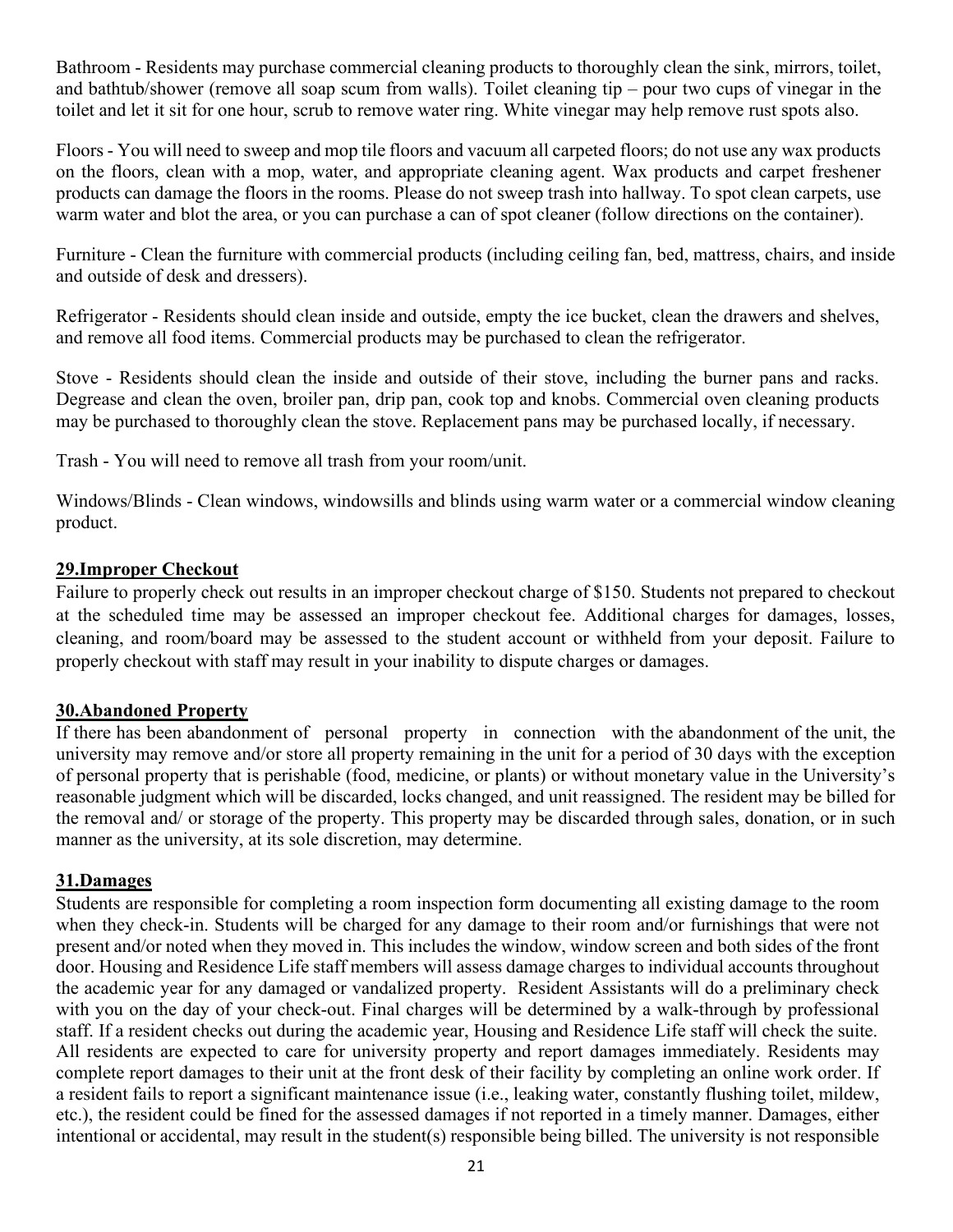for any damage to a student's room or a student's personal effects as a result of theft, vandalism, fire, sprinkler system activation or maintenance failure. Maintenance problems do not constitute a reason for a refund. Students are responsible for providing their own property insurance for personal possessions. Below is a list of the most common cleaning and damage charges. Damage charges may be appealed in writing to the Housing and Residence Life Department. Students are responsible for any damage caused to their living area or they are found responsible for, during the time they are assigned to that space.

Air-conditioning/Heating units are required to be maintained at set temperatures in order to ensure they continue functioning appropriately. When outside temperatures raise, especially during the summer months, thermostats should not be set lower than 70 degrees. If any window in the unit is open, the A/C or Heat should be shut completely off. Failure to do so, may result in damage to the heating/air unit for which the residents will be billed.

#### **32.Community Damages**

Damages that are unable to be attributed to an individual may be prorated among the residents of the suite, floor, or building where the damage occurred. These charges will be assessed to students' accounts. Students are encouraged to report acts of vandalism so that the responsible person(s) will be charged. Help us keep your housing in the best condition possible.

#### **33.Price List For All Damages and Fees**

Students may request a list of charges from their Residence Coordinator

#### **GUEST POLICY**

#### **34.Guest Policy**

A guest is defined as any person who is not a resident of the building and unit they are visiting. Guests must be at least 16 years of age. The maximum capacity of any four-bedroom apartment is eight persons including both residents and guests. The maximum capacity of any double occupancy or three-bedroom suite is six persons including both residents and guests. This number has been established for fire safety reasons. All residents are responsible for the behavior of their guests. Residents will be charged for any, and all violations caused by their guests. Any nonresident on University housing property will be required to leave and may be deemed a trespasser on University property. Registered Sex Offenders are not permitted in the living areas of any residence hall. Roommates should not feel compelled to leave the unit or be placed in situations that may cause embarrassment or inconvenience in order to accommodate guests. Residents are responsible for the behavior of their guest(s). Residents are responsible for ensuring guest(s) are familiar with and observe all university and Housing and Residence Life policies and procedures. An overnight guest is permitted only with the consent of the roommate(s). An overnight guest may stay no more than three nights up to three times per semester. *Guests are prohibited from staying in the apartments or residence halls without the resident. Guests will be asked to leave by University Police or Housing and Residence Life staff if found unescorted in or around University Housing property and may be issued a trespass warning from the police. Residents who leave a guest unattended will be held judicially responsible.*

> a *Guest policy for pools: Each resident is allowed one visitor in pool area until the maximum pool capacity is met. Any guest at the pool must be accompanied by the resident of the property and checkin with the front desk prior to accessing the pool area.*

> b **Guest Registry:** Any guests staying overnight in university housing must be registered with the facility office. Unregistered guests will be asked to leave university housing.

> c **Harassment:** Harassment is defined as conduct that is sufficiently severe, pervasive, or persistent to create an objectively hostile environment that interferes with or diminishes the ability of an individual to participate in or benefit from the services, activities, or privileges provided by the University. Harassment may consist of, but is not limited to, threats, insults, epithets, ridicule, and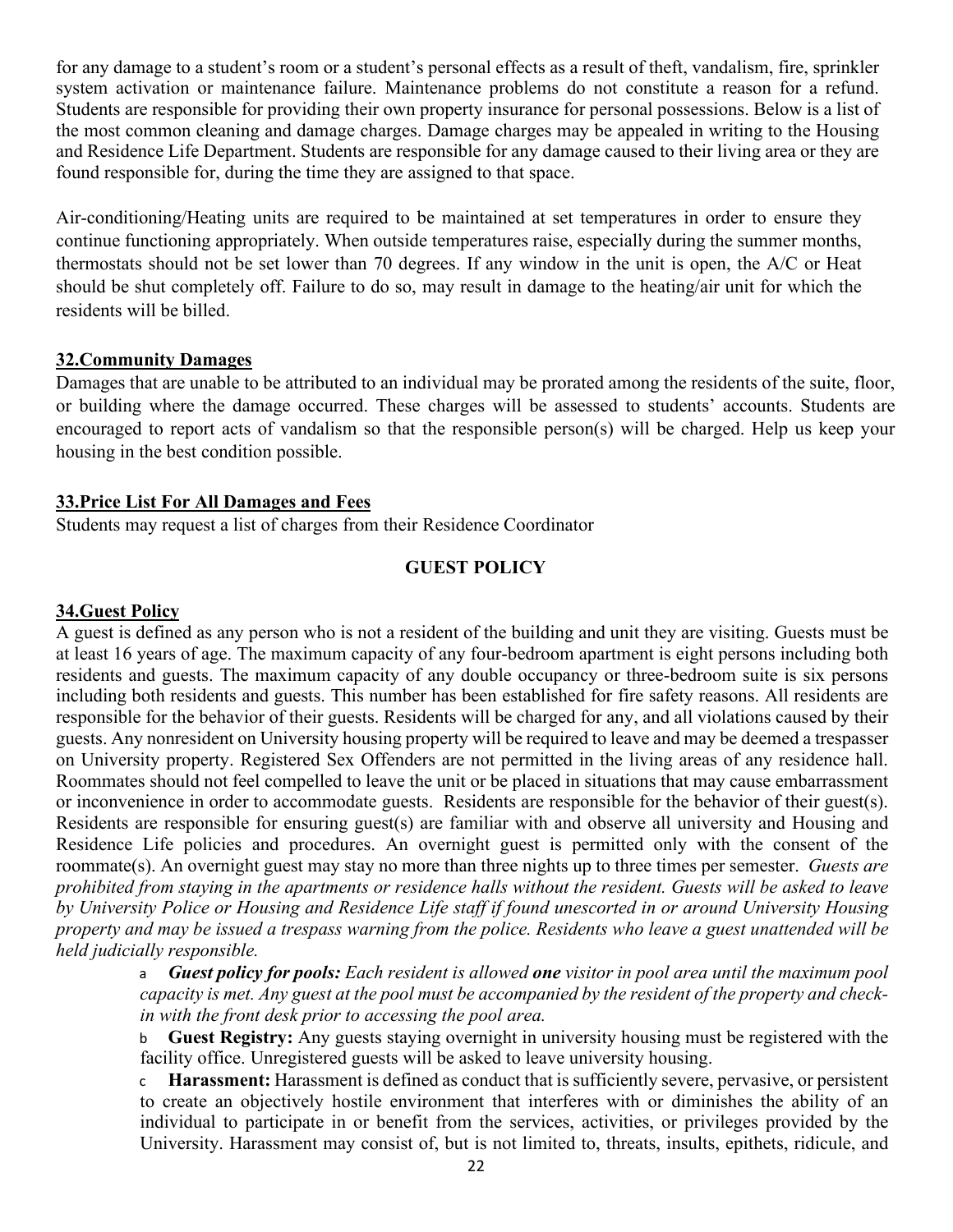personal attacks, and is often based on the victim's appearance, personal characteristics, or group membership, including but not limited to race, color, religion, national origin, gender, age, disability, citizenship, veteran status, sexual orientation, ideology, political views, or political affiliation. Violators may be prosecuted. Residents found responsible may be subject to contract termination. For more information or assistance contact the Title IX office.

#### **35.Visitation**:

Residence Halls are open to residents assigned to that suite/building, university officials, and guests who have legitimate reasons for being in the suite. Visitation in any residence hall is a privilege and is not open to the general public. The rights of roommates to study, sleep and have privacy take precedence over visitation privileges. Unregistered guests will be asked to leave university housing (see Guest Policy).

> - Overnight guests are permitted a maximum of three consecutive nights, three times a semester with roommates' approval. (See Guest Policy). Guests staying overnight must register at the front desk of the complex and receive a visitor's parking sticker from the police station.

#### **36.Unauthorized Entry**:

Entry into apartments or suites other than your own, or into offices, meeting rooms, or other restricted areas in University housing is prohibited. Individuals violating this policy will be subject to disciplinary action and a \$50 charge.

#### **37.Cohabitation**:

Cohabitation is not permitted. Cohabitation is defined as a person staying for an extended period of time, or giving the impression they are sleeping, showering, or living with their guest. Residents may not have a guest stay more than three (3) consecutive nights. In addition, the guest may not stay more than three (3) times within a semester. A resident who has a person cohabitating with them may have their housing privileges terminated. The resident's financial obligation of the cancellation fee will apply if the housing contract is terminated. Students found cohabiting will be charged a minimum fee of \$525 for use of the facility. Residents who allow unauthorized occupancy of their apartment will be charged a \$100 fine and may be subject to contract termination. Nonstudents found cohabiting will be banned from University housing and charges will be posted to the account of the resident who allowed the unauthorized occupancy.

#### **ROOMMATE/SUITEMATES RIGHTS AND RESPONSIBILITIES**

#### **38. Roommate/Suitemate's Rights and Responsibilities**

The roommate/suitemate's rights must be given high priority regarding visitation and respect. The roommate should neither be compelled to leave in order to accommodate a guest nor should they be placed in situations that might cause embarrassment or inconvenience. Roommates are required to complete their roommate agreement within the first two weeks of living in the assignment. Roommates are encouraged to attempt to resolve conflicts before involving a Resident Assistant. If the RA is unable to assist roommates in resolving problems, contact the Residence Coordinator.

> a **Sexual Assault:** Physical contact of a sexual nature with another party that is against the other party's will or without the other party's consent is prohibited. Residents found responsible may be subject to contract termination. For more information or assistance contact the Title IX office.

#### **39.Noise/Quiet/Courtesy Hours:**

In keeping with the academic goals and standards of students residing on campus, quiet hours are Sunday– Thursday, 10 pm. – 8 am. and Friday – Saturday, midnight – 8 am. in all on-campus housing. The Friday before final exams and administered begins 24-hour quiet hours. Courtesy hours are observed 24 hours per day. This means even when quiet hours are not in effect, residents are always expected to maintain reasonable volume levels including hallway noise and slamming doors. Please also keep in mind that your actions may be disturbing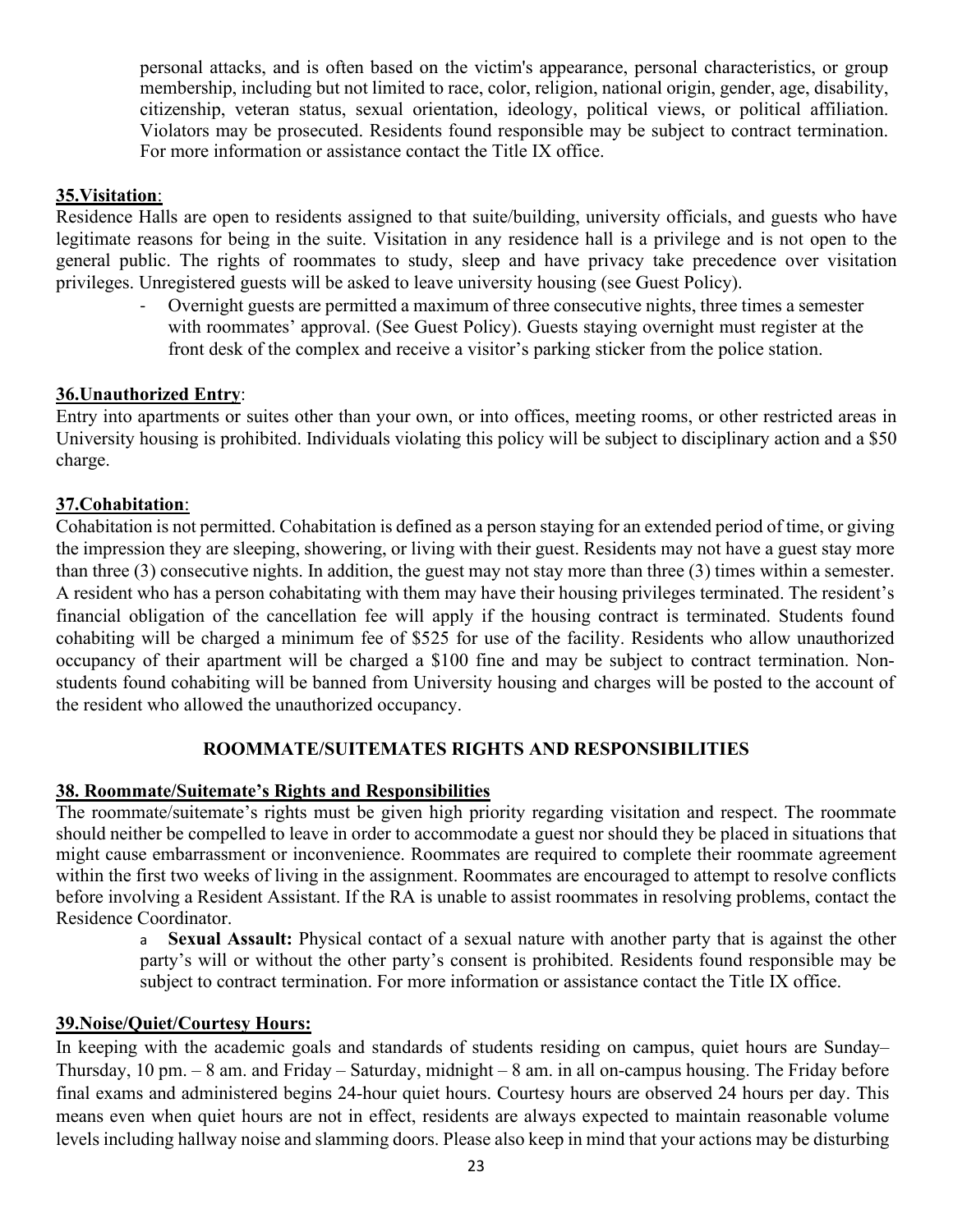the people who live below you (i.e.: walking, stomping, jumping, etc.). Public address systems are prohibited in university-managed residence halls/apartments. Persons playing automobile stereos loudly on University property will be asked to turn down the volume. If the problem persists, the person may be restricted from driving on University property and their parking privileges may be revoked. NOTE: Resident's equipment (stereos, televisions, musical instruments, alarms, etc.) that continues to be a noise problem will be removed or confiscated. Items will be stored for 30 working days. Unclaimed items will be disposed of by Housing and Residence Life. A storage fee and a \$50 fine will be added to the resident's student account and the incident will be forwarded to the Judicial Officer for disciplinary action.

#### **40.Cleanliness of Apartment/Room**:

As a member of the suite/room, upon receiving a complaint of an unclean living environment, Housing and Residence Life staff will inspect the suite/room. Each time the University determines that you have failed to maintain a clean environment, then you may be subject to disciplinary action and/or a \$50 charge. Housing and Residence Life staff will also inspect rooms for general cleanliness during monthly Health and Safety Inspections.

A clean suite/room entails:

- Clean floors (swept and/or vacuumed) and free of unnecessary clutter.
- Dust-free furniture, windowsills, baseboards, and mini blinds.
- Dust-free air vents.
- Clean bathroom, including sink and vanity area, mirror, toilet, tub and/or shower.

For residents of Patriot Village, Liberty Landing and Victory Village, the kitchen should also be addressed:

- Clean sink (free of excessive dirty dishes).
- Clean stove/oven (including drip pans).
- Wall/floor area around trashcan should also be clean and free of any food or spills.
- Refrigerator should be clean of spills or outdated food, as well as mold/dirt-free seals.
- Garbage disposal should be free of any food.
- Dishwasher should be clean inside and out.
- Patio areas at Liberty Landing and Victory Village should be free of debris and trash.

#### **41.Mandatory Meetings**:

Periodic mandatory meetings will be held during the year. Residents are required to attend these meetings. Each meeting will be held on multiple days and times so that if class conflicts, residents will be able to attend another night. Meeting times will be announced at least 48 hours in advance. Residents will be held accountable for the information and processes that are explained during these meetings and failure to attend will not excuse residents for not complying with the processes.

#### **42.Health and Safety Checks**

Once a month, Housing and Residence Life staff will enter rooms to check safety equipment (fire extinguishers, smoke detectors, and related equipment). Staff also will check for trip hazards, fire hazards, general cleanliness, and to ensure that all University-owned appliances are working correctly. Residence Life will try to provide students with notice at least 24 hours prior to inspections. Students who refuse to correct issues arising from health and safety checks will face disciplinary action including disciplinary fines. If the Housing and Residence Life staff has to return a second time to complete the Health and Safety checks and the room still is not clean, this will result in a \$50 fine.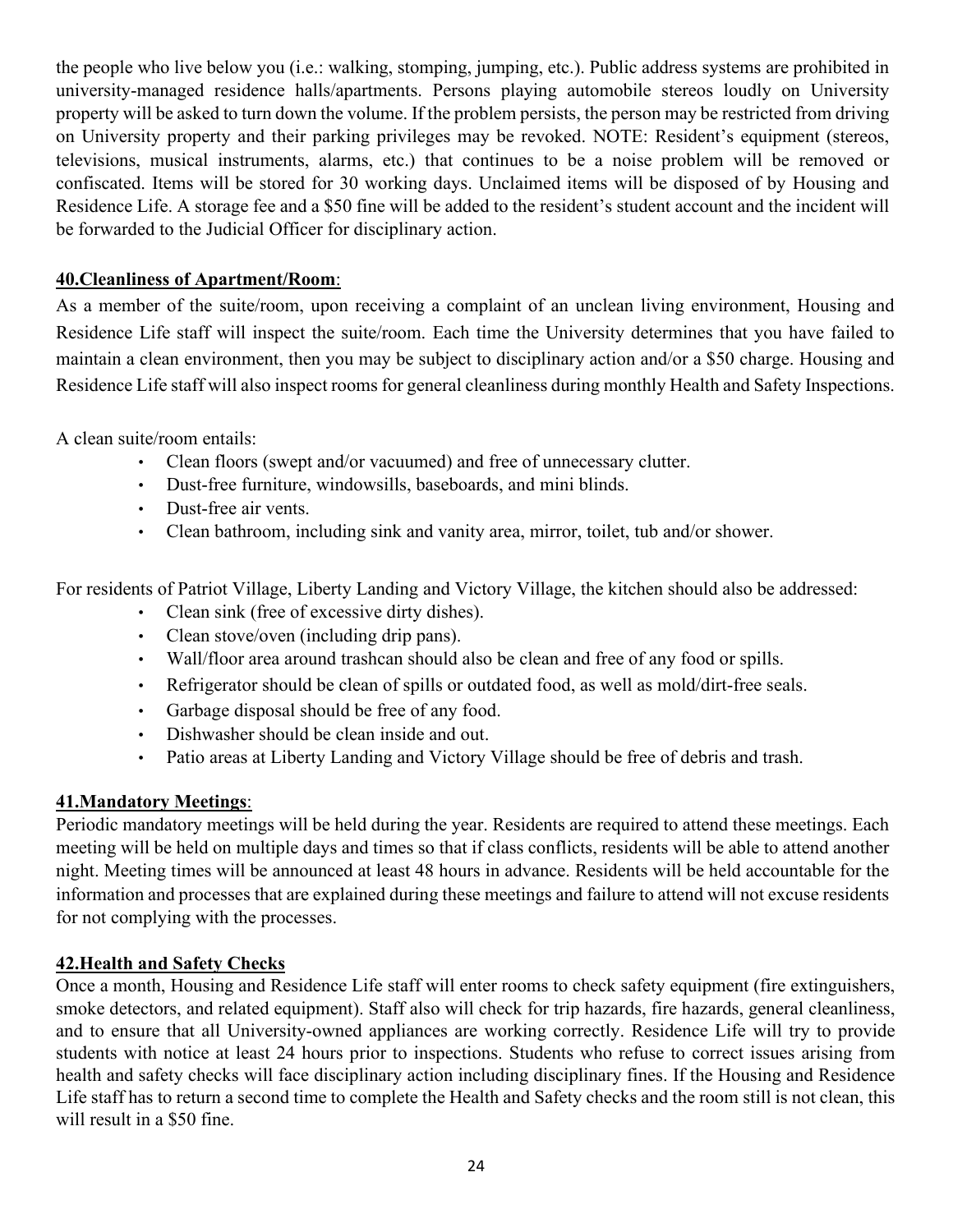# **43.Furnishings**

Each room is furnished with essential furnishings (i.e., beds, dressers, desks, chairs, etc.). Furnishings must remain in the room at all times. Students may bring additional furniture as space permits. However, structures that require assembly inside the room, such as lofts or stacking beds on cinder blocks, are not permitted due to safety hazards and damage caused to university property. Students are not permitted to stack furniture. Students are responsible for any damage that may result to the property or injury to any person.

Residents may not block windows because windows may be used as a means of egress in emergency situations. Furnishings may not be placed in front of the air vents as this may cause the air/heating unit to work improperly.

Water beds, halogen lamps and ceiling fans (unless provided by the university) are strictly prohibited. Students may not leave any type of furniture or personal property outside of their room or have anything in the hallway that may cause egress problems. No additional locks, safety bars, appliances or furnishings may be added to the room. This includes mounting TV's or other large items (mirrors, shelves, etc.)

#### **44.Patio**

At Liberty Landing and Victory Village, a patio area is located outside of each apartment. Students are to provide their own patio furniture or décor. Students are not permitted to bring university provided furniture to their patio. Additionally, students are to keep this area clean and free of debris and trash. Personal grills are not allowed on patios per City of Tyler ordinance, however, there is a grill area located at the front of each property for student usage. Residents may not climb on roofs, patios, or fire escapes of any building. Residents may not cook on the patio.

#### **45.Windows/Window Screens**:

Windows may not be obstructed, and may not be decorated with any type of material including foil, shoe/window polish, posters, signs, etc. Any punctures, dents, tears or damage to window screens that are not listed on the room inspection form will result in a damage charge to all residents of the unit to replace the screen. Screens are not to be removed. If residents choose to open their window, the heating/air-conditioning unit must be turned to the OFF position. Failure to do so may result in damage to the heating/AC unit and damage charges to all residents of the unit for repair or replacement of the heating/AC unit.

#### **46.Personal Property**:

Housing and Residence Life reserves the right to restrict the use of furniture and large or potentially disrupting items in university-managed residence halls/apartments. Items that are not permitted in the units include: pianos, organs, drums, dartboards, and water beds. Subject to these terms and conditions, residents may bring their personal furnishings into university-managed residence halls/apartments. The University assumes no responsibility for anything left in the suite or room or common areas of university-managed residence halls/apartments after checkout. Items left in the suite or room will be disposed of at the owner's expense. Items may not be stored in the stairwells, mechanical closets, hallways, or inner courtyards.

#### **47.Bicycles**:

Bicycles must be stored in designated bicycle racks within UT Tyler housing, or storage closets. If abandoned on campus or chained to anything other than a bike rack, bicycles will be removed by university personnel. Bicycles may not be chained to rails, columns or any structure other than bicycle racks. Bikes will be removed from bike racks over the summer. Bicycles may not be stored in hallways, stairwells or patios. The University is not responsible for stolen or damaged bicycles. Due to fire safety regulations, gasoline-powered motorcycles/scooters are not allowed in the residence halls at any time.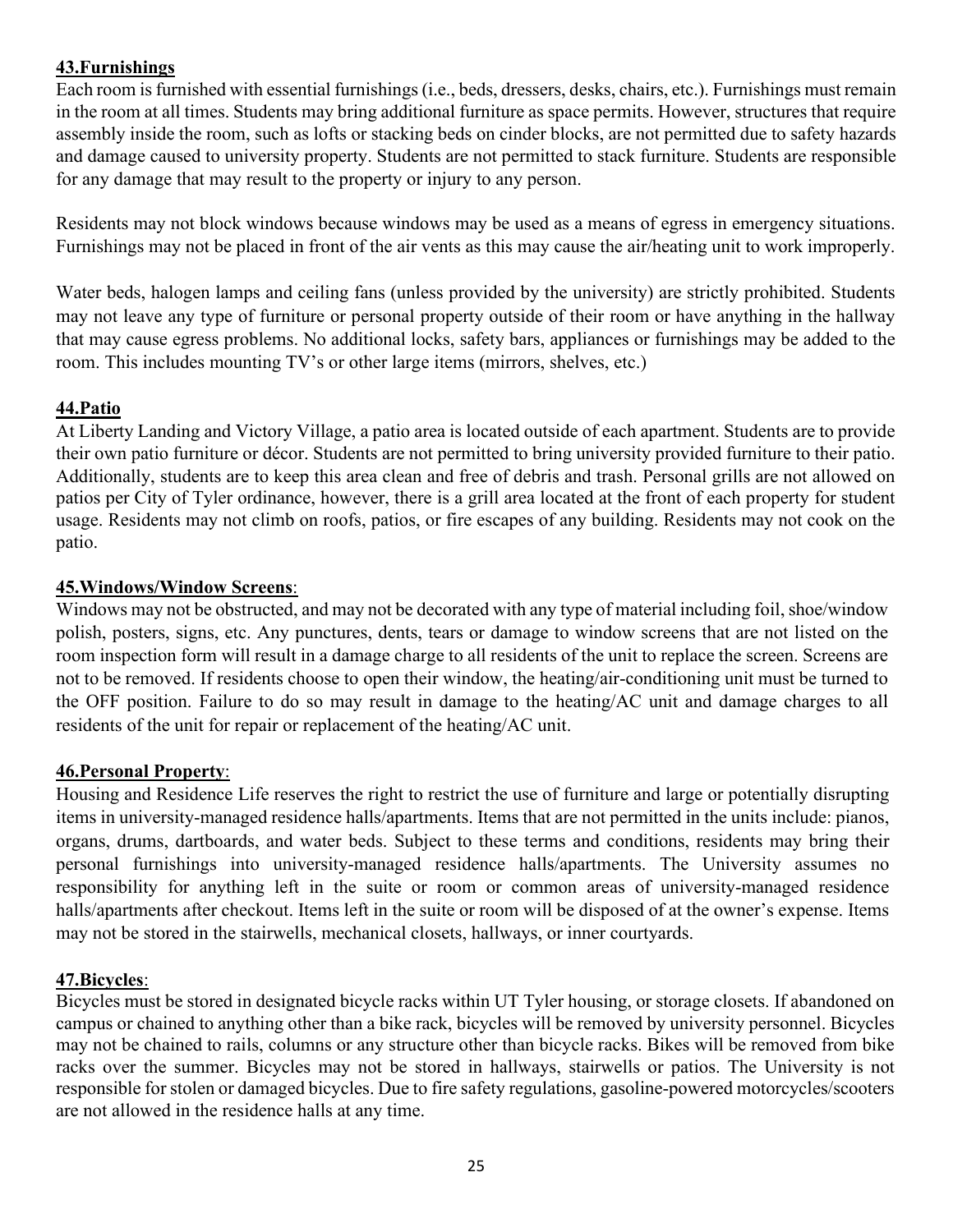# **48.Candles, Flammable Material, and Incense**:

The possession or burning of candles, incense, charcoal, lighter fluids, kerosene, oil lamps, fireworks or the mistreatment of flammable materials are prohibited in accordance with the State Fire Marshall. Decorative candles may not be displayed. Evidence that anything has been burned is grounds for disciplinary action to be taken. Lava lamps and halogen lights are prohibited as well.

#### **49.Hover boards:**

The use, possession or storage of electronic skateboard including self-balancing boards/scooters and other similar equipment in all university-managed residence halls/apartments is prohibited.

#### **50.Appliances:**

Appliances permitted in all on-campus residence halls include:

- Blender
- Clock
- Coffee pot
- Computer
- Curlers/Curling iron
- Desk lamp
- Electric kettle
- Fan
- Hair Dryer
- Hot air popcorn popper

Appliances **NOT** permitted in any residence hall include:

- Candle/Candle warmer
- Ceiling fan (unless provided)
- **Extension Cord**
- Electric blanket
- Outdoor grill–gas/charcoal/electric of any size
- Halogen/torchiere lamp
- Personal full-size refrigerator
- Iron
- Microwave
- Refrigerator (not to exceed 1.8) amperage/5.0 cubic ft., (unless a fullsized refrigerator is already provided)
- **Shaver**
- **Stereo**
- Surge protectors
- **Television**
- Lava lamp
- Neon sign
- Oil air freshener (plug-in)
- Oil lamp
- Portable air conditioner or heater
- Other cooking appliances
- Deep Freezer

Appliances permitted **ONLY** in units with full kitchens and only in the kitchen area (Liberty Landing, Patriot Village and Victory Village)

- Crock pot
- Electric grill (grills for indoor kitchen use only)
- Frying skillet
- Rice cooker
- Hot plate
- Sandwich maker/grill
- Toaster or Toaster oven
- Air fryer

Due to fire safety regulations, the oven may not be used to heat rooms. No personal grills (charcoal/gas) may be used on property unless provided by the university. Items that are not permitted (see above list) on campus will be removed by the hall staff. Students may pick these items up from the Residence Coordinator when they plan to take them home. Residents must use Occupational Safety and Health Administration (OSHA) Nationally Recognized Testing Laboratory approved surge protectors (electrical power strips with built-in circuit breakers) if additional electrical outlets are needed. Multiple plug adapters, splitters and extension cords are not permitted. Residents may bring a refrigerator not to exceed 1.8 amperage or 5.0 cubic feet. This policy is a university fire and safety regulation to protect campus residents.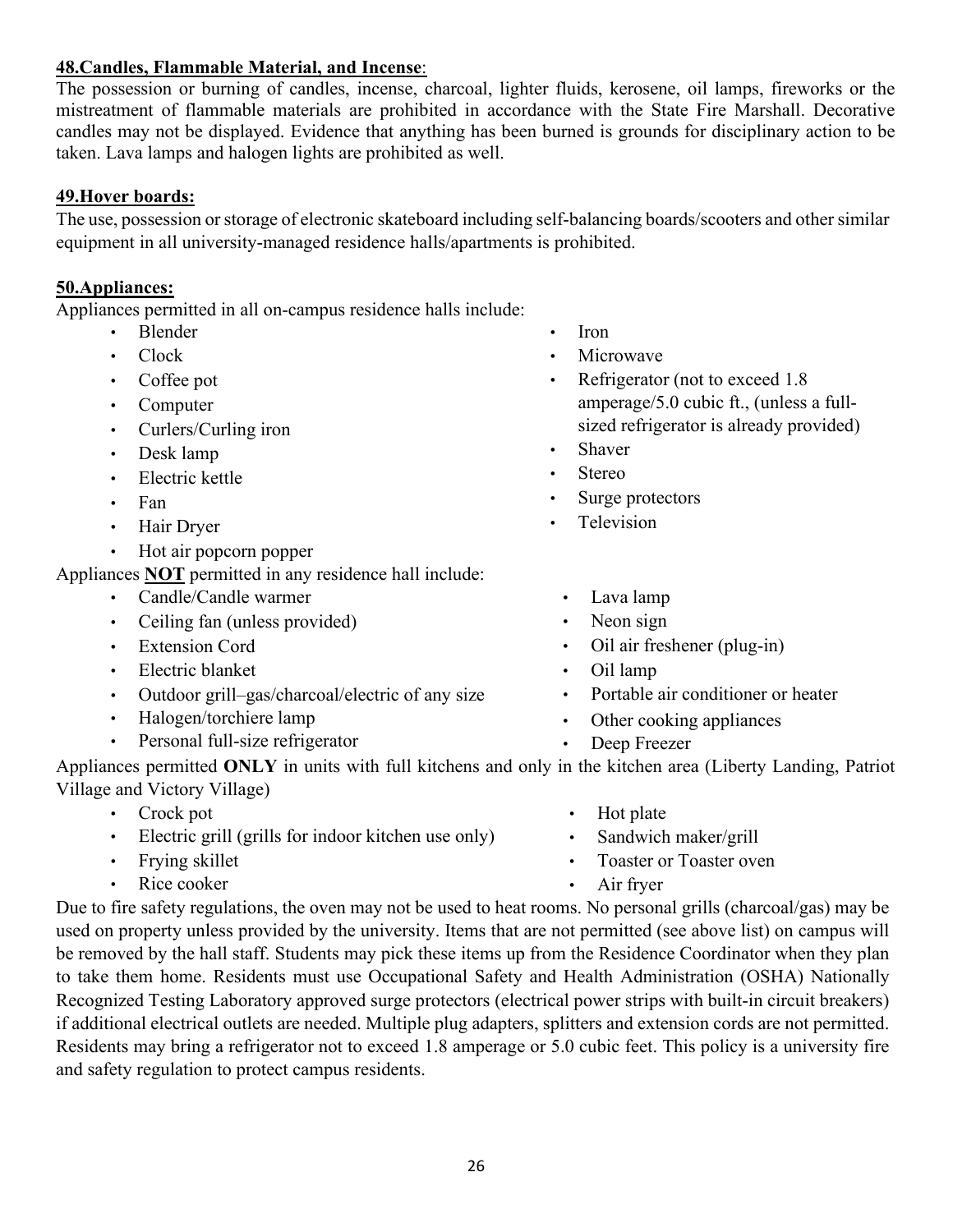# **51.Cooking Guidelines**:

To prevent smoke build-up, fires and building evacuations, please take the following precautions:

- Do not leave stove unattended when cooking always stay with your food.
- Keep exhaust ducts clear and turned on when cooking (pots and pans can block exhaust ducts).
- Keep oven, broiler and top burners clean (splattered food/grease causes smoke).
- Keep anything that can catch fire (potholders, oven mitts, wooden utensils, paper or plastic bags, food packaging, towels etc.) away from the stovetop.
- Burners/stove/broiler will continue to cook after being turned off. Remove pots/food immediately. Stay with stove until it cools down.
- Do not open the front door to air out smoke; this may set off the building alarm. Open windows, and if you have a fan, use it to blow heat and smoke away from the front door or smoke detector.
- Do not use the stove/oven to heat your room.

# **52.Decorations:**

Decorating your living space is encouraged, as this is considered your "home away from home." However, please be considerate to the community and the facility by adhering to the following guidelines for decorations:

- A. **Interior Decorations**  Interior decorations may not block air vents or cover fire protection equipment or peepholes in University suites.
	- I. Window coverings must be the provided mini blinds.
	- II. Cloth curtains are also permitted. No cardboard, aluminum foil, cellophane or other window coverings are permitted on windows (to be seen from the outside).
	- III. Staples, screws, wall anchors, foam tape, poster putty, adhesives, or tape on walls or doors inside or outside the suite are prohibited. 1" picture nails and tacks are permitted on drywall only. 3M Command products are also allowed, such as 3M Command hooks, poster tape and picture hanging strips. Keep in mind that damage caused by improper use/removal of 3M Command products will result in damage charges.
	- IV. Lofts may not be built in the suites. Building a loft will result in a \$50 charge and maintenance costs for removal.
	- V. Removing mounted fixtures from walls or ceilings is prohibited.
	- VI. Any renovations or changes to the suite are prohibited.
	- VII. Private door locks on any exterior or interior door are prohibited.
	- VIII. Dartboards are prohibited.
		- IX. Residents may not paint or wallpaper walls or ceilings in apartments or suites.
		- X. Upon arrival to the University suites, it is recommended to be attentive to damages existing in the unit (including holes, pin holes, indentions, or scratches on walls) and recording the damages on the inventory sheet. Any damages at check-out that are not listed will be charged to the resident.
- B. **Exterior Decorations**  Exterior alterations or decorations are not permitted in University housing except for holiday decorations for a designated period. Unauthorized items found outside any building, door, or suite will be confiscated and disposed of according to University policy.
	- I. Sidewalk chalk, spirit foam, shoe polish, paints, or other methods used for writing on the exterior of the buildings are prohibited.
	- II. Large potted plants or trees, or decorations are not permitted in front of suite doors. These obstacles inhibit quick access for police, fire, and medical emergency personnel.
	- III. Clothing, bathmats, rugs, towels, or other items may not be hung outside the buildings in University housing.
	- IV. Lawn furniture is only permitted on the patio in apartment style residence halls. It is not to be left unattended in front of University suites or in hallways or stairwells.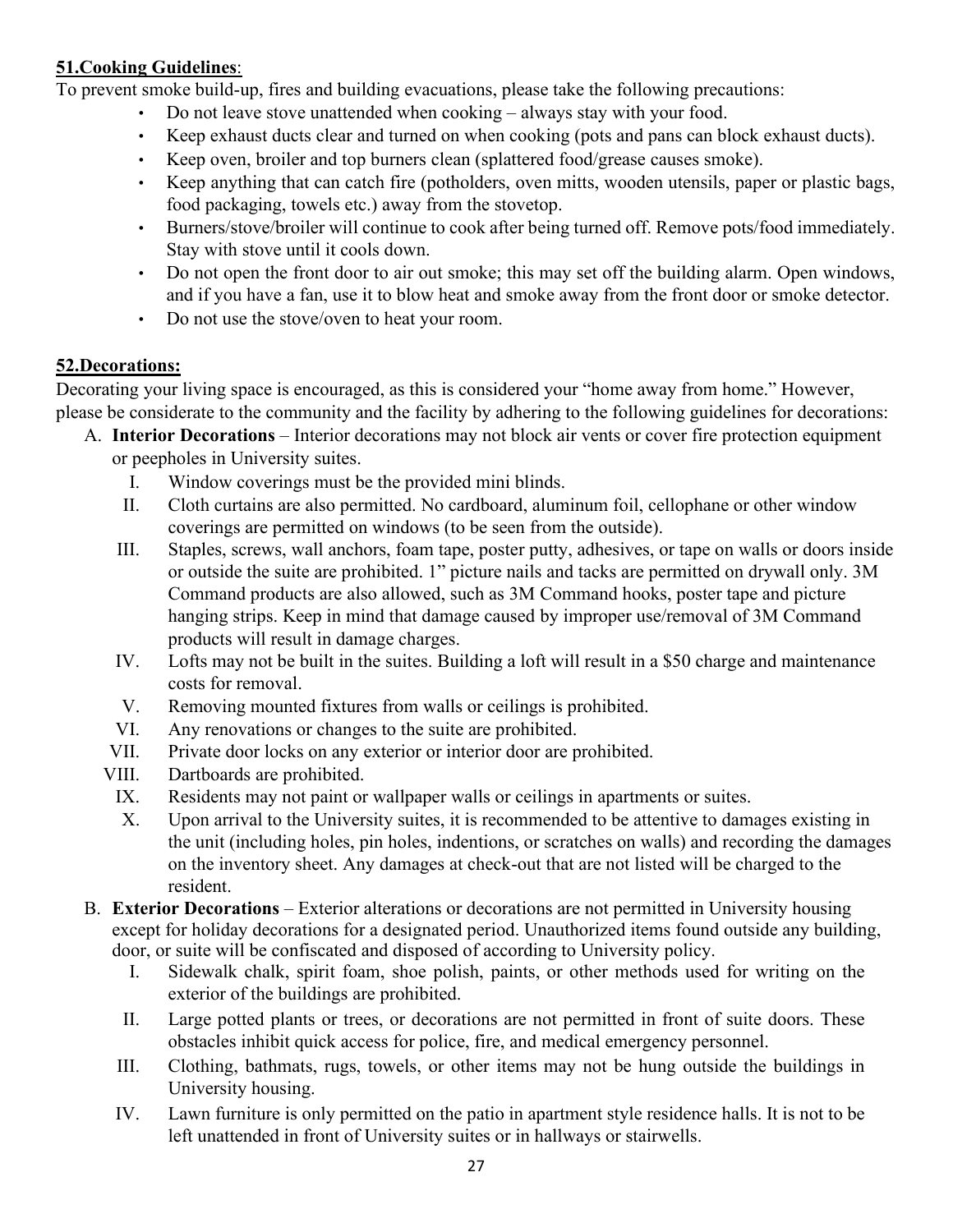- V. University-owned furniture is not to be taken outside of the suite or placed on patios. If University-owned furniture is found outside of the apartment it will be removed, and resident will be charged to replace those items in your apartment.
- C. **Holiday Decorations**  Housing and Residence Life realizes the important role holidays play in the lives of our residents. As such, holiday decorations are encouraged in Housing and Residence Life for a variety of different holidays, provided the following guidelines are adhered to:
	- i. Placement of live Christmas trees in any part of housing is prohibited, as it is a fire hazard. Artificial trees are permitted inside the suite.
	- ii. Rotting pumpkins must be properly disposed of within university dumpsters.
	- iii. Suite numbers/addresses may not be blocked or covered by holiday decorations.
	- iv. Canned spray snow is not permitted on windows in University housing.
	- v. Strings of lights are permitted from the time period of November 15 through the Saturday after Fall Semester finals under the following guidelines:
		- 1. Lights cannot be strung under windows or doors.
		- 2. Lights may not be strung across areas where people walk (sidewalks, balconies, stairwells).

# **53.Discipline**

As an integral part of UT Tyler's educational efforts and support services, Housing and Residence Life is directly responsible for creating and enforcing policies that reflect the University's mission within our facilities. We believe that a student's development and education are influenced as much by the living environment as the classroom experience. While acknowledging that residents have the ultimate responsibility for their own personal growth and development, the Housing and Residence Life staff will try to maintain an atmosphere that will support growth, development and education. The success of the campus experience depends on each student, and it is our hope that students will take an active role in determining that success. It is therefore expected that residents are responsible for the activities that occur within their assigned suites. Your commitment, consideration, and cooperation will be important in making your living experience rewarding and satisfying. Students whose actions are disruptive to the use and enjoyment of university housing facilities by other students or who fail to adjust to a community living environment will be subject to disciplinary action. This action may result in a change of residence or in contract cancellation. More information about this can be found at<https://www.uttyler.edu/sci/>

Students found in violation of a Housing and Residence Life or Student Conduct code policy may be required to attend a disciplinary meeting with the Residence Coordinator or UT Tyler Conduct Officer. Students may appeal the decision or sanction of the meeting by contacting the Office of Student Conduct and Intervention and submitting a written appeal within 14 days of the meeting. Continuous problems, problems of a serious nature or violations of the student conduct code will be referred directly to the Office of Student Conduct and Intervention. For more information, refer to the Student Conduct and Intervention website at<https://www.uttyler.edu/sci/> The discipline process is used as an educational tool for students to learn about community living.

#### **54.Aiding and Abetting:**

Anyone who aids or abets in the violation of any Housing and Residence Life policy or who encourages the violation of policy may be deemed as responsible as the actual violator or offender and may be subject to the same sanctions as the original violator.

#### **55.Dishonesty**:

Willingly giving false or misleading information to any representative of the University is prohibited. Using or providing false identification is a violation of this policy.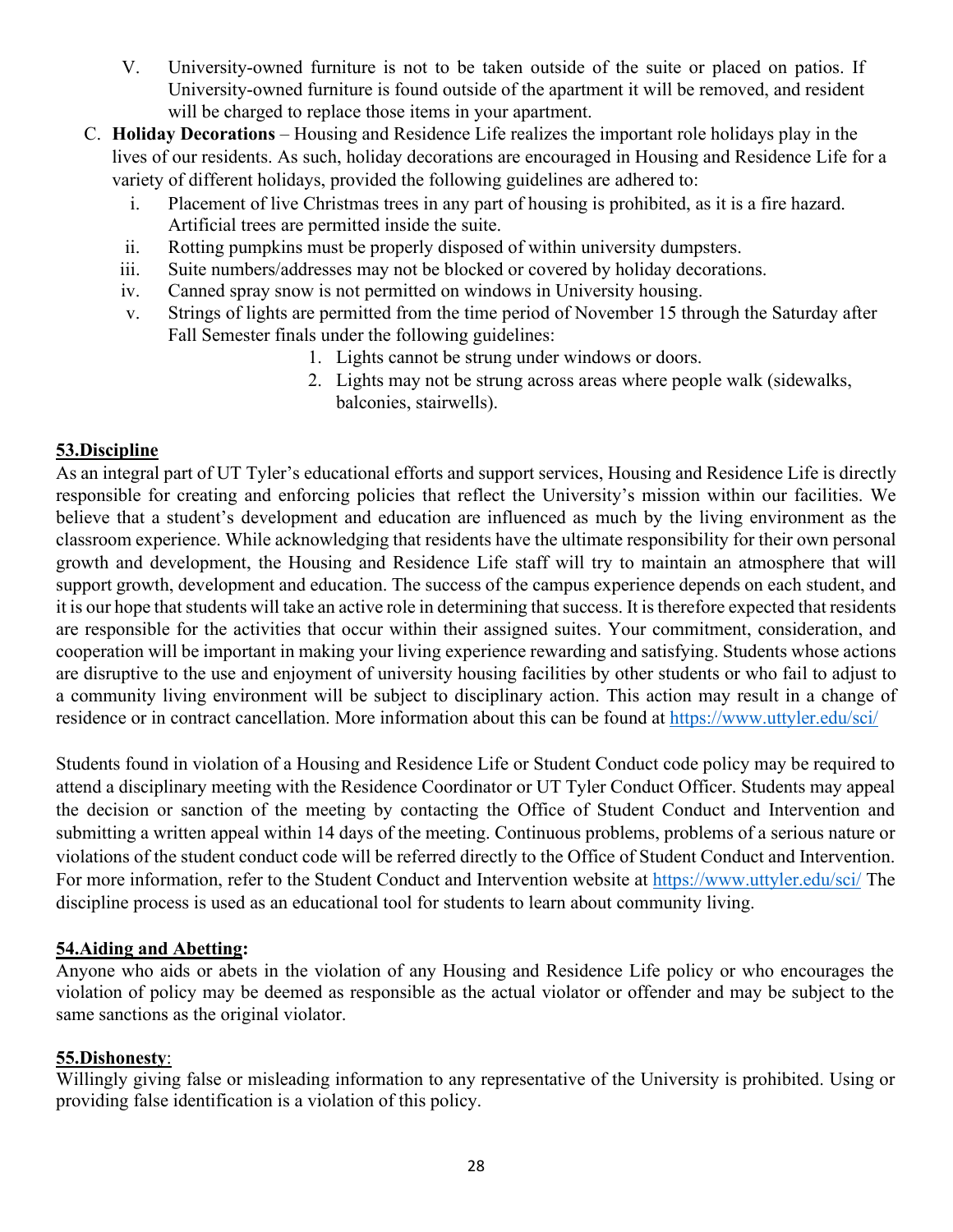#### **56.Failure to Comply**:

Failure to comply with the request of an authorized University staff member is prohibited. Residence Coordinators, Resident Assistants, and Housing Assistants are university officials and residents must immediately comply with directions from any of these individuals. Verbal and/or physical abuse directed toward any university staff member will not be tolerated and may subject the resident(s) responsible to disciplinary action. Refusal to identify oneself in response to a request is considered a violation of this policy.

#### **57.Trespass**:

Residents whose contracts are canceled will be considered trespassers if they continue to live within a residence hall past their set move-out date. The University may prohibit them from returning to or visiting University housing, trespassers will be handled by the UT Tyler Police Department. The Housing and Residence Life Office and UT Tyler Police maintain lists of all individuals barred from university housing.

#### **MAINTENANCE**

The Department of Housing and Residence Life and the UT Tyler Physical Plant provide general maintenance service to University Housing. Residents are responsible for minor maintenance issues, such as plunging clogged toilets. All major maintenance issues (floods, fires, electric issues, AC/heat, safety, etc.) must be reported to the front desk or Resident Assistant cell phone in addition to submitting a work order.

#### **58.Work Order Instructions**:

In order to place a work order for on-campus facilities, this will be done through the Housing Portal, the student's myUTTYLER account. From the Housing portal scroll to the bottom of the page and select "Maintenance Request". From there, the student will complete out a work order request, and a member of the Housing and Residence Life maintenance staff will take care of the request. Residents are prohibited from attempting any plumbing, electrical, or facility renovation in University Housing.

#### **59.Pest Control**

Pest control is considered the primary responsibility of the resident. UT Tyler may provide professional pest control service as deemed necessary to students who report pest problems to the front desk. This service is a courtesy to residents but is not a guarantee of extermination. We strongly encourage residents to be proactive with pest control. Several over the counter products are effective against bugs normally encountered in University Housing. Foggers are not permitted. Maintenance and housing staff will advise residents who request pest control service of the action(s) required of them to treat the problem.

Please keep in mind that should pest control service be required due to a lack of cleanliness or actions of the resident, the fee for said pest control will be billed to the resident's student account. Housing and Residence Life does provide quarterly pest control spraying. Students are not allowed to deny entrance of pest control personnel. If pest control personnel are unable to treat a room properly due to personal property being in the way or denied entry, the room may not be treated, and residents will be fined \$50.

#### **60.Trash**:

Residents are responsible for the removal of trash and garbage in and around their suite. All trash must be disposed of in provided dumpsters surrounding University housing. Leaving trash outside suites or areas surrounding dumpsters is prohibited and will result in a \$25 per bag/item charge for each resident. Trash that is not attributed to an individual resident may result in charges being prorated among the residents of the building or area where the trash was found. Charges will be assessed to resident's student account.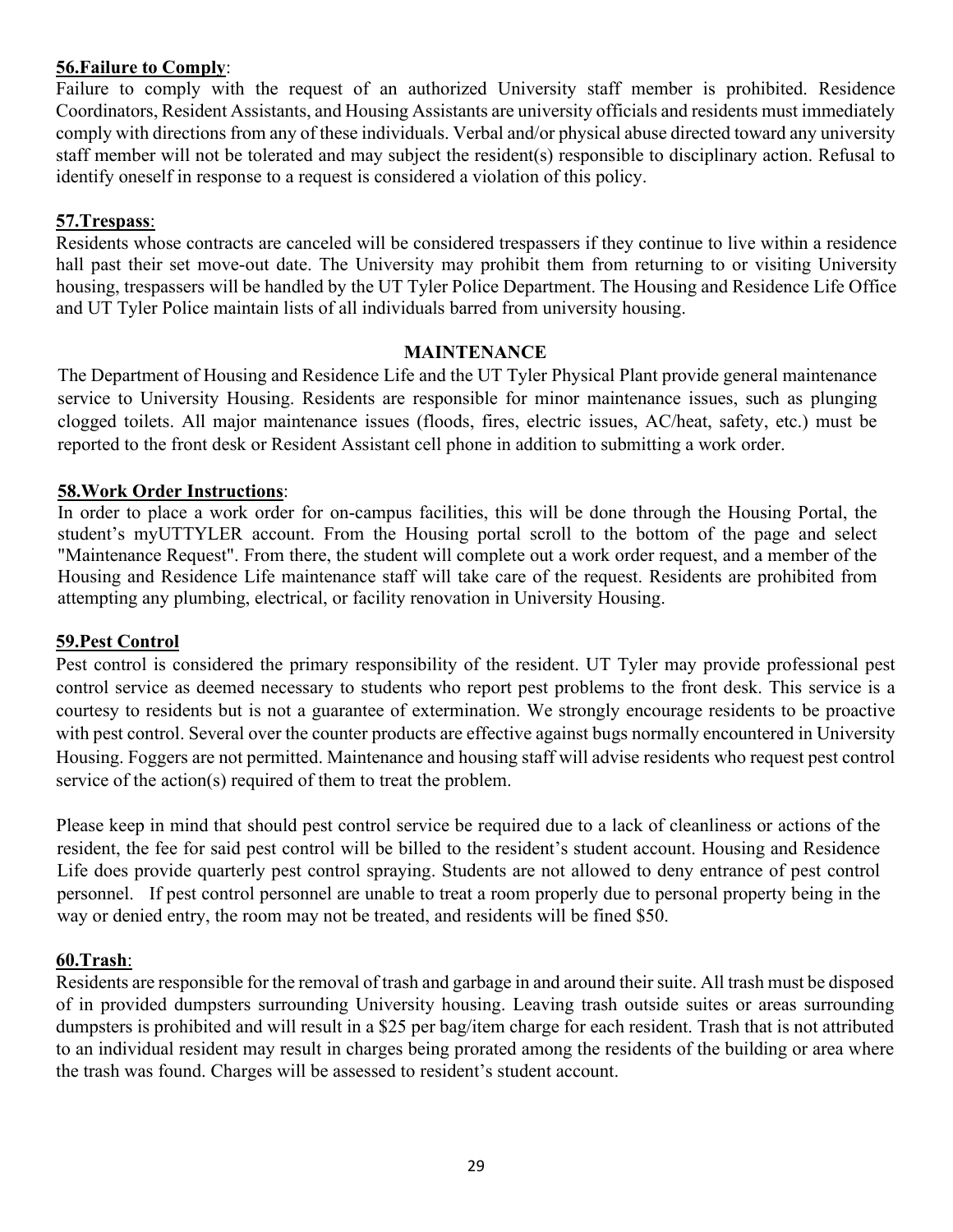#### **SAFETY, SECURITY, AND EMERGENCIES**

The University of Texas at Tyler has its own police department that employs full-time, certified police officers. The mission of The University of Texas at Tyler Campus Police is to provide an environment in which the university community can live, study, and work without fear. The University of Texas at Tyler Campus Police will partner with members of the university community to maintain an environment of safety conducive to the accomplishment and fulfillment of The University of Texas at Tyler's overall mission by providing information and services that enhance personal safety and protect resources.

#### **61.Firearms, Ammunition, and Weapons**

The Housing and Residence Life Department adheres to the university's policy on carrying concealed handguns on campus. As provided by law and policy, handgun license holders may carry concealed weapons on the UT Tyler campus in any area not designated as an exclusion zone. Handgun license holders are responsible for following all properly posted exclusion zones. License holders bear the responsibility for always safeguarding their handguns and must take all necessary precautions to ensure their handguns are secured in a manner that is most likely to prevent theft, loss, damage or misuse. Failure to secure a handgun, or always control a backpack or purse containing a handgun, on the UT Tyler campus would be considered a failure to use reasonable care. License holders affiliated with UT Tyler who fail to use reasonable care in securing their handguns or act negligently are subject to disciplinary action, up to and including suspension, termination or non- renewal of appointment, or dismissal.

The discharge of firearms, weapons, imitation firearms, ammunition, and explosives are prohibited in and around University property. Weapons such as air guns, pellet guns, "BB" guns, sling shots, knives (other than kitchen utensils) with blades three inches or greater, blow guns, dart guns, bows (this includes cross bows), arrows, hazardous chemicals, paintball guns, or any device used to inflict injury may not be kept in or around University property. Students will be subject to contract termination if found responsible.

#### **62.Missing Persons Policy**

All campus residents may designate an individual as an emergency contact who will be notified by UT Tyler within 24 hours if the resident is determined to be missing. If you wish to designate someone other than the emergency contact you specified on your application, please send an e-mail to [housing@uttyler.edu](mailto:housing@uttyler.edu) with the name, contact phone number, and the person's relationship to you in the email.

UT Tyler will notify the custodial parent or legal guardian of any resident who has not yet turned 18 and is reported missing within 24 hours. UT Tyler will initiate emergency contact procedures (and notify law enforcement as applicable) for residents of any age who are determined to be missing for more than 24 hours.

#### **63.Emergency Procedures**

In the event of an emergency evacuation (fire alarm, etc.), all residents are to leave the complex by the quickest means.

-Patriot Village residents should exit by the stairwell closest to their apartment and exit the complex by the east gate or the front gates. Residents should proceed to Parking Lot 14, the baseball parking lot. Residents must remain in Parking Lot 10, so that an accurate roll can be taken.

-Ornelas Hall residents should exit by the nearest stairwell and proceed to Parking Lot 15. Residents must remain in Parking Lot 15 until the situation has been resolved.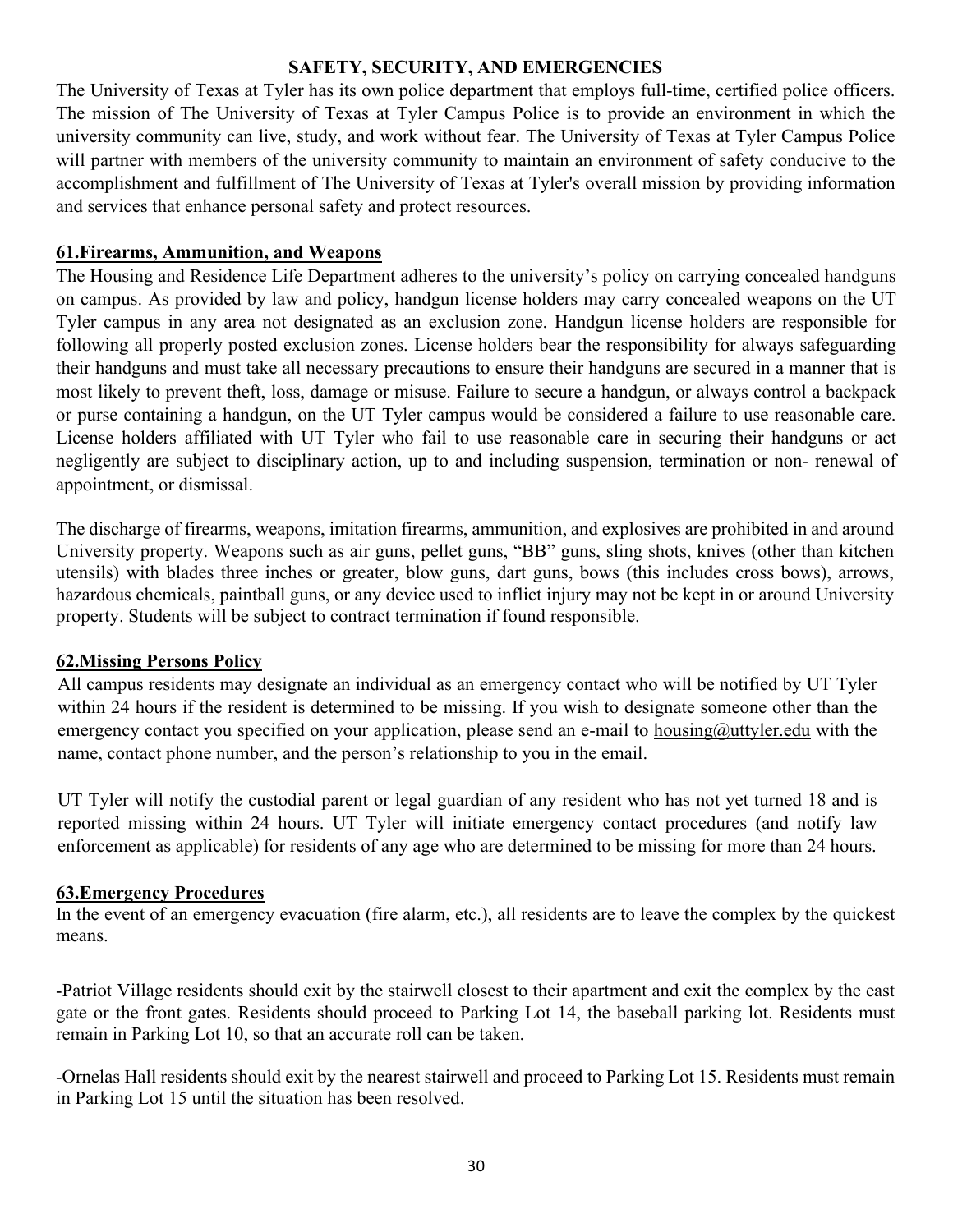-Liberty Landing, Buildings One and Two, students will go to the parking lot in front of the Clubhouse; Buildings Three, Four, Five and Six report to the volleyball court area; Buildings Seven and Eight report to the parking lot on side of Buildings Five and Six; Building Nine report to the parking lot by building Seven and Eight; Building Nine Ten, Eleven, Twelve and Thirteen all go to parking lot on side of Building 9.

-Victory Village - Building one, residents will proceed to the area near the volleyball court. Buildings two and three, residents will report to the center parking area just west of each building being mindful of traffic. Building four, residents will report to the east side of the far parking lot, also watching for traffic in the parking areas. Residents will remain in these areas until the situation is resolved. Please refrain from getting into/moving vehicles, this could cause congestion and make it difficult for first responders to access certain critical areas.

In the event of a tornado, residents must not leave the building. All students should shelter-in-place until an "All Clear" or until University Police provide more information.

- For Patriot Village, Liberty Landing, and Victory Village, residents are encouraged to their apartment's bathroom or closets with the doors closed.
- For Ornelas Hall, residents should gather in the middle stairwell and walk all the way down. Staff may come to your door to bring everyone to first floor area if needed.

# **64.Fire Safety**

- A. Fire Evacuation: When a fire alarm sounds, all residents are required to vacate the building immediately. Failure to do so will result in a \$50 charge and additional disciplinary action.
- B. Fire Protection & Emergency Equipment: Tampering with emergency devices puts everyone at risk and is therefore prohibited. Emergency devices include, but are not limited to smoke detectors, door closures, sprinkler heads, fire alarm stations, and fire extinguishers. Tampering with emergency devices may result in criminal prosecution, disciplinary action and any charges that may be incurred. Propping exterior doors open is considered a violation of this policy.
- C. False Alarms/Falsely Reported Fire Alarms: Setting, reporting, or causing a false fire alarm is prohibited. Residents face contract termination if found responsible.
- D. Power Strips: Multi-plug power strips must be rated for a maximum of 15 amps and have a built-in circuit breaker. All power strips must be plugged into the wall. They may not be plugged into another power strip (daisy chaining). Power strips must be on the floor, not hanging from desks or other furniture, cables and cords may also not cross doorways, they should run along the wall and behind furniture.
- E. Fireworks/Explosives: Storing or using fireworks, explosives, ammunition, gun powder or any other related materials in or on University property including in vehicles is prohibited.

#### **65.Alcohol**

Consumption or possession of alcoholic beverages on UT Tyler property is strictly prohibited, except for Liberty Landing and Victory Village. Residents at Liberty Landing and Victory Village may possess and consume alcohol within their own apartment, provided that all residents assigned to the apartment are 21 or over. All other alcohol policies except possession of containers apply.

The prohibition of alcohol includes the following actions as well:

- Parties: Using a suite (or allowing others to use it) for parties at which alcoholic beverages are present may result in contract termination.
- Alcohol Advertising: Public advertisements of alcohol products are prohibited on UT Tyler property. This includes any signs or advertisements that are visible from public areas, alcohol signs, or other displays visible from outside the suite. Alcohol Containers: Alcohol containers are prohibited. This includes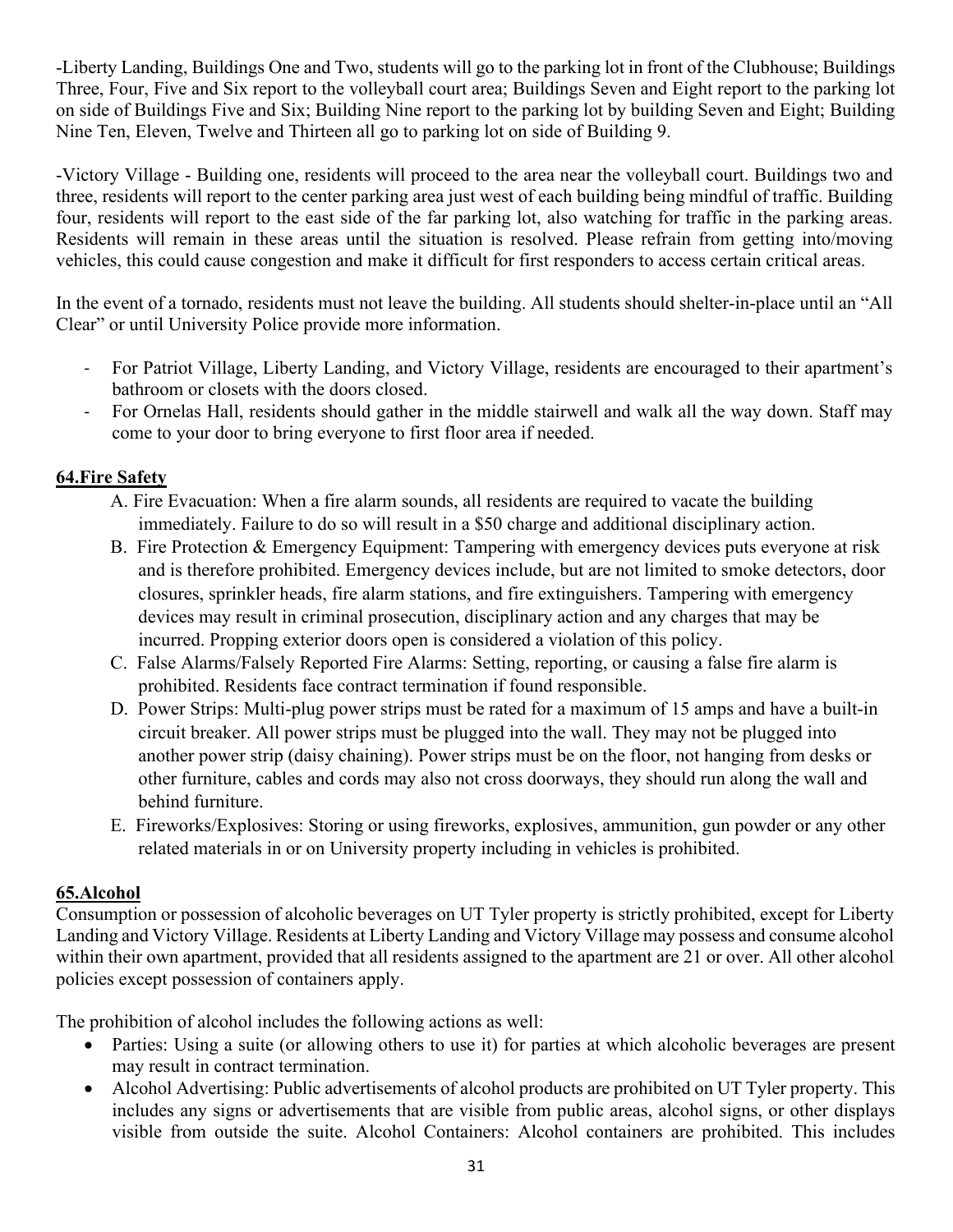containers kept as decoration and those containers that are put in the garbage or are lying about the suite. Including, but not limited to, bottles, cans, boxes, shot glasses, etc.

- Student Intoxication: Intoxicated individuals will be subject to disciplinary sanctions under this policy. University police will determine whether a person is intoxicated based on the behavior of the person at the time of the incident. University staff will not accept responsibility for the safety or care of intoxicated individuals on UT Tyler property.
- Providing to Minors: Providing alcohol to minors is prohibited, and residents found doing so face removal from campus housing and other conduct sanctions.

## **66.Drugs and Drug Paraphernalia**:

Possessing, using, and/or selling drugs or narcotics on University property is prohibited and will result in contract termination. This includes but is not limited to marijuana (stems, leaves, buds, residue), hashish, cocaine, narcotic drugs, ecstasy, methamphetamines, and acid. Any prescription drug not found in the original container with the resident's name on the bottle is also a violation of the drug policy. Possession of any paraphernalia, which means anything that could be used in drug usage whether residue is present or not, is prohibited. Providing prescription medication to anyone other than the person the medication is prescribed to is a violation of this policy.

#### **67.Tobacco Use**:

Smoking and the use of any tobacco product on campus is prohibited. This includes inside units and apartments, in hallways/breezeways, on balconies, and in parking lots. Residents are responsible for the repair or replacement of any furniture, walls, ceilings, etc., damaged by smoke. *Note. smoking paraphernalia including but not limited to hookahs, smoking pipes, vaporizers, and electronic cigarettes/e-cigs are prohibited.*

#### **68.Arson**

Purposely attempting to set a fire or burn any building, furnishings, personal property, or equipment is prohibited. Violators may be prosecuted under federal, state, and local laws. Residents are subject to contract termination if found responsible.

#### **69.Bomb Threat and/or Placement of Bombs**:

Placing an explosive device or an intentional facsimile of such a device, or threatening the placement of explosives in housing, food service, or adjacent areas is prohibited. Violators may be prosecuted under federal, state, and local laws. Residents are subject to contract termination if found responsible.

#### **70.Combustible Substances**:

Bringing or keeping distillates such as fuels, solvents, or highly combustible substances in a suite, room or storage space or vehicle parked on campus is prohibited. This restriction applies to any container, tank, cylinder, or other device (empty or otherwise) used to contain or store combustible substances.

#### **71.Physical Abuse/Battery**:

Inflicting or attempting to inflict bodily harm or unwanted touching to another person is prohibited. Residents found responsible may be subject to contract termination. For more information or assistance contact the Title IX office.

#### **72.Solicitation**

Solicitation, as defined in the Regents' Rules, is prohibited on University property, except as authorized under the Regents' Rules, Part One chapter VI, section 6.6.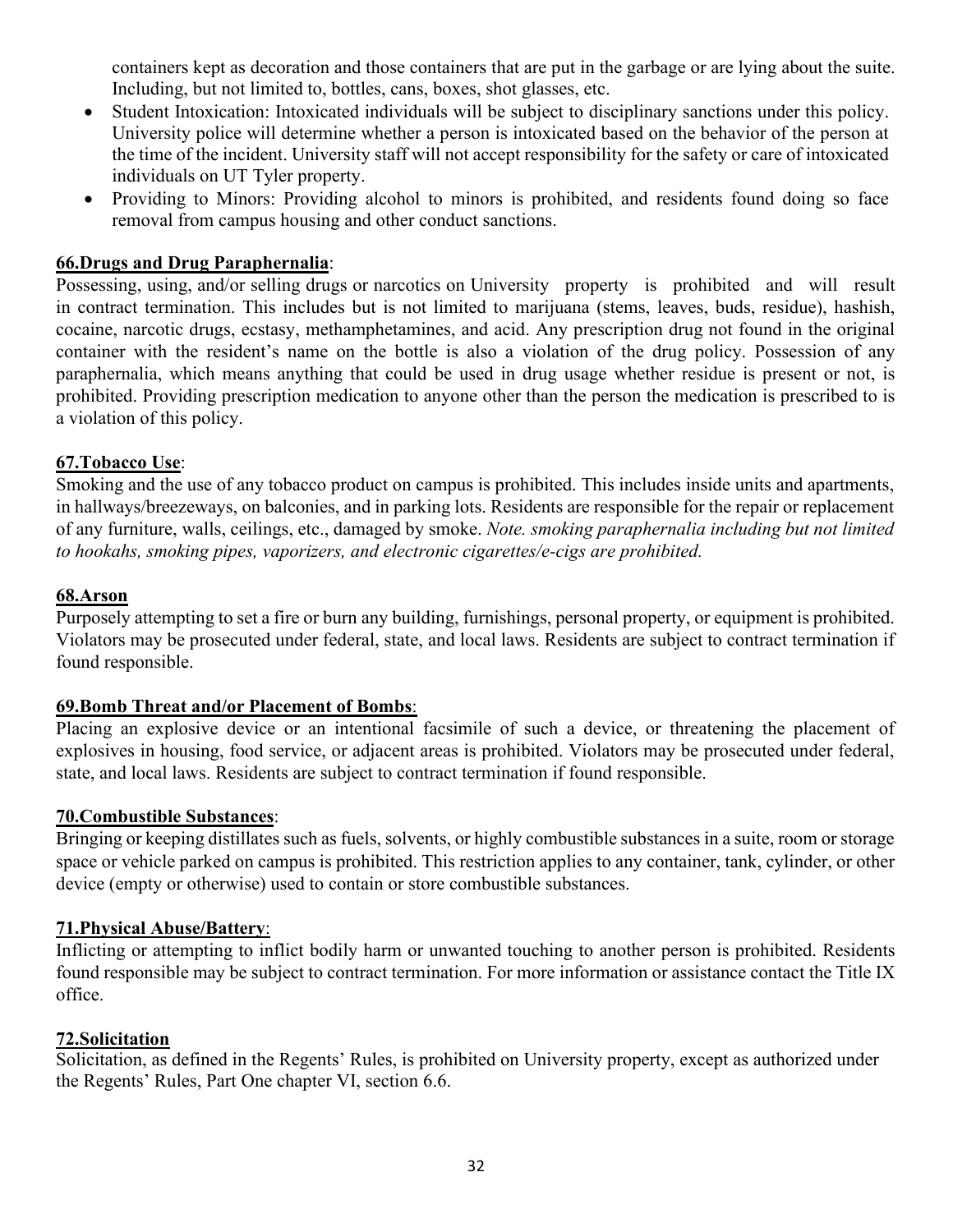#### **73.Theft and/or Possession of Stolen Property**:

Theft or possession of stolen property in University housing is prohibited; this includes University property, personal property, furnishings, equipment, or other items. Residents found responsible may be subject to contract termination and will be reported to UT Tyler police. Street signs or other property from local businesses or government agencies found on University property without a legal bill of sale are considered stolen property.

#### **74.Threatening Behavior:**

Causing a resident, staff member, or guest to feel they are in jeopardy by your acts (verbal or other) is prohibited. Residents found responsible may be subject to contract termination. Death threats are considered by the University to be a very serious infraction. Residents found responsible for death threats will be subject to contract termination.

a. The University of Texas at Tyler cares about the students' holistic development and wellness, in the event of threatening or attempting to complete self-harm will be handled through the University Campus Assessment, Response, and Evaluation (CARE) Team, and counseling resources. If you are a student who needs additional consultation, please contact the CARE Team at 903.565.5946 or the Crisis Line at 903.566.7254.

#### **75.Vandalism**:

Willfully or maliciously defacing or destroying housing or personal property is prohibited (this includes covering or tampering with university cameras). Violators may be prosecuted under federal, state, and local law. Residents found responsible may be subject to contract termination and a charge to their account for restitution.

#### **ROOM ENTRY**

#### **76.Room Entry**

A Housing and Residence Life staff member may conduct a general inspection for fire safety, maintenance checks, verification of who is living in each unit, health reasons or to identify damages prior to the resident's departure. Routine checks may be made before university holidays, at the beginning and end of each semester, during health and safety inspections and prior to checkout of a resident from the room.

Entry into a resident's room does not normally constitute a search. However, staff members would not usually enter a room without the resident's consent except to inspect for a potential fire, safety or health hazard; to perform maintenance; to conduct an inventory of university property; to correct situations intruding upon the comfort of other residents (a phone or alarm clock continuously ringing, loud stereos, etc.); to retrieve items upon request of the resident's immediate family (under the appropriate circumstances); to retrieve the personal belongings of another resident where there is no apparent dispute as to ownership of the property and where there would apparently be no undue infringement of privacy; and to enforce Housing and Residence Life policies. If entry is made for one of the above reasons and the resident is not in the room, the staff member will normally leave an explanatory note stating what occurred. Staff entry will be made only after making good faith attempts to obtain resident consent to enter a room or apartment. In the case of entry into many rooms, an explanation will be left with the supervisor. In the event of danger to life and/or property, entry may be made by any authorized university official or appropriate emergency personnel (fire safety, maintenance, medical technician, police, etc.)

a. **Entry into a resident's room for maintenance purposes:** Maintenance personnel or Housing and Residence Life staff members may enter a resident's room to perform maintenance or to determine maintenance needs. Maintenance entries are conducted for the safety and overall wellbeing of resident's and university properties.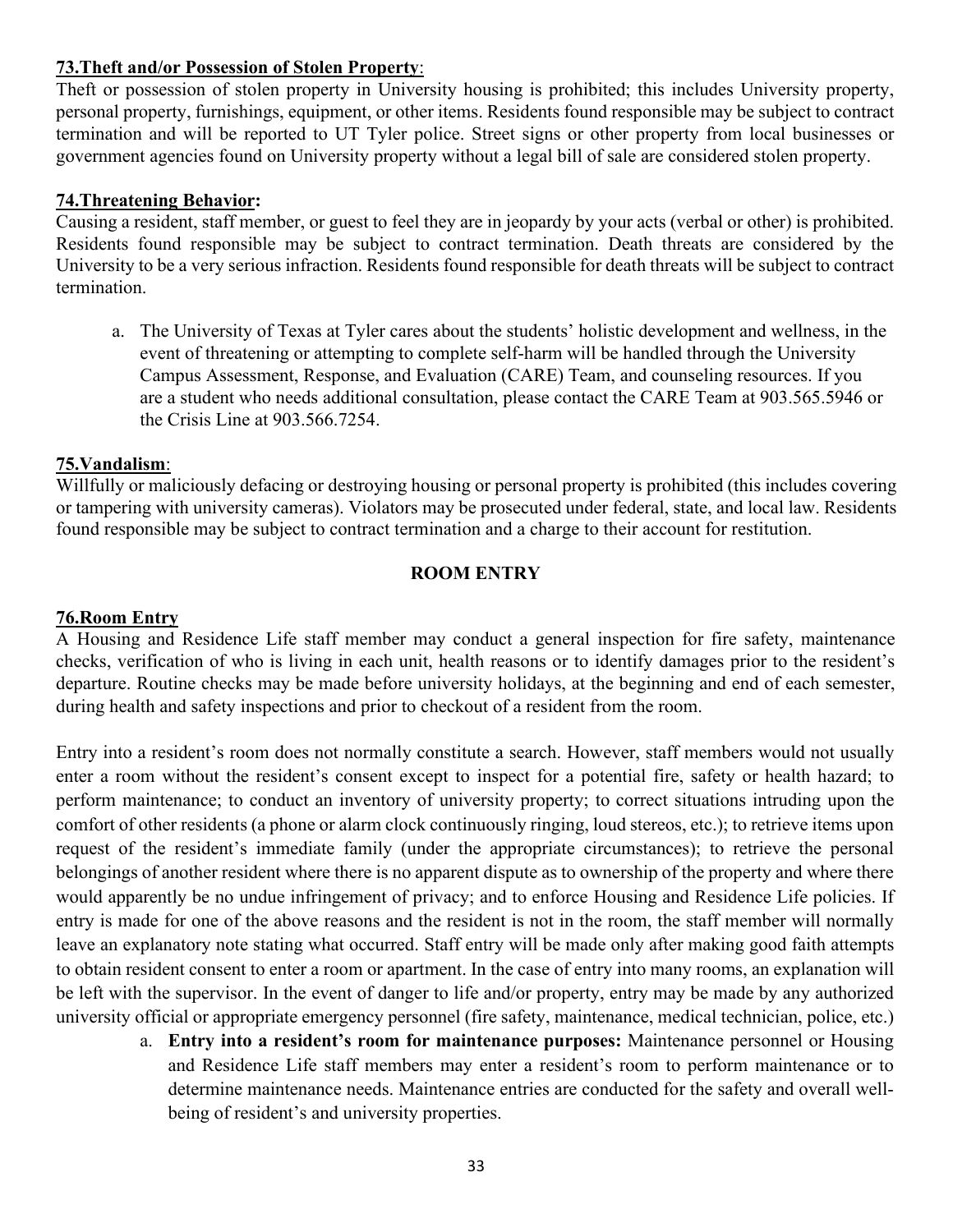- b. **Entry into a resident's room by law enforcement officials:** Under ordinary circumstances, a search warrant will be secured and served by the University Police Department, but a search warrant might, in some instances, be served by another agency. No one may interfere with the service of a search warrant. If it is necessary to enter a room, a passkey will be provided to the officer, who will open the door. University police may enter any room without a search warrant where there is reason to believe a situation exists which constitutes a real and present danger or harm to people or property. Entry under these provisions shall not be construed as a search. Under certain circumstances, an officer may conduct a search without a search warrant. These circumstances include situations where evidence may be destroyed or secreted elsewhere or where it is impractical to secure a search warrant because of time delay.
	- i. An officer may search when he/she believes a crime is being committed in the officer's presence. The officer may search the immediate area and the person of anyone arrested, or he/she may search a room when the occupant of the room gives voluntary consent. If the officer feels there is a legal basis for a search, and voluntary consent is not given, the officer may tell the person in possession of the room he/she will maintain control of the room until a search warrant can be secured. A police officer may contact a member of the
	- ii. Housing and Residence Life staff to accompany him/her to the resident's room. It is the usual practice of the university police, where practical, to make the supervisor aware of any police activity in the building, either prior to, or in conjunction with, the activity.
	- iii. University police may conduct walk-through patrols in the facilities to reduce theft and vandalism, as well as to provide other protective and safety services.

#### **77. Room Entry by Staff**

The University of Texas at Tyler recognizes and respects the privacy of all students; however, the University may enter an apartment/suite at any time in the event of an emergency and at any time for any reasonable purpose, including, without limitation, inspection, cleaning, or maintenance purposes. A room can be entered without notice when there is reasonable cause to believe a violation of university policy, State, Federal or local laws has occurred or is taking place. Housing and Residence Life staff are allowed to search all university furniture and property. Apartments and residence hall rooms will be entered during Thanksgiving and semester and spring breaks to ensure that the heat or air is set to acceptable levels, and each month for health and safety checks. There may be entry without notice in emergencies where imminent danger to life, safety, health, or property is reasonably feared. Access to apartments or rooms will not be granted to friends, relatives, or other students by staff. Students should keep their doors closed and locked and telephone the front desk or University Police if they have concerns about who is coming into their apartment.

#### **STUDENT SERVICES**

#### **78.Dining Services**

The University of Texas at Tyler Dining Services encompasses all dining on campus. Dining services include catering, a variety of retail locations on campus and an all- you-care-to-eat dining hall named The Met.

#### Meal Plans

All students who live on campus are required to purchase one of [UT Tyler meal plans;](https://www.uttyler.edu/housing/rates/) however, for the most accurate information visit [Sodexo's website.](https://uttylerdining.sodexomyway.com/my-meal-plan/index) After the tenth day of class, students cannot change their plan. Ornelas Hall does not provide facilities for full-service, individual cooking; therefore, students are required to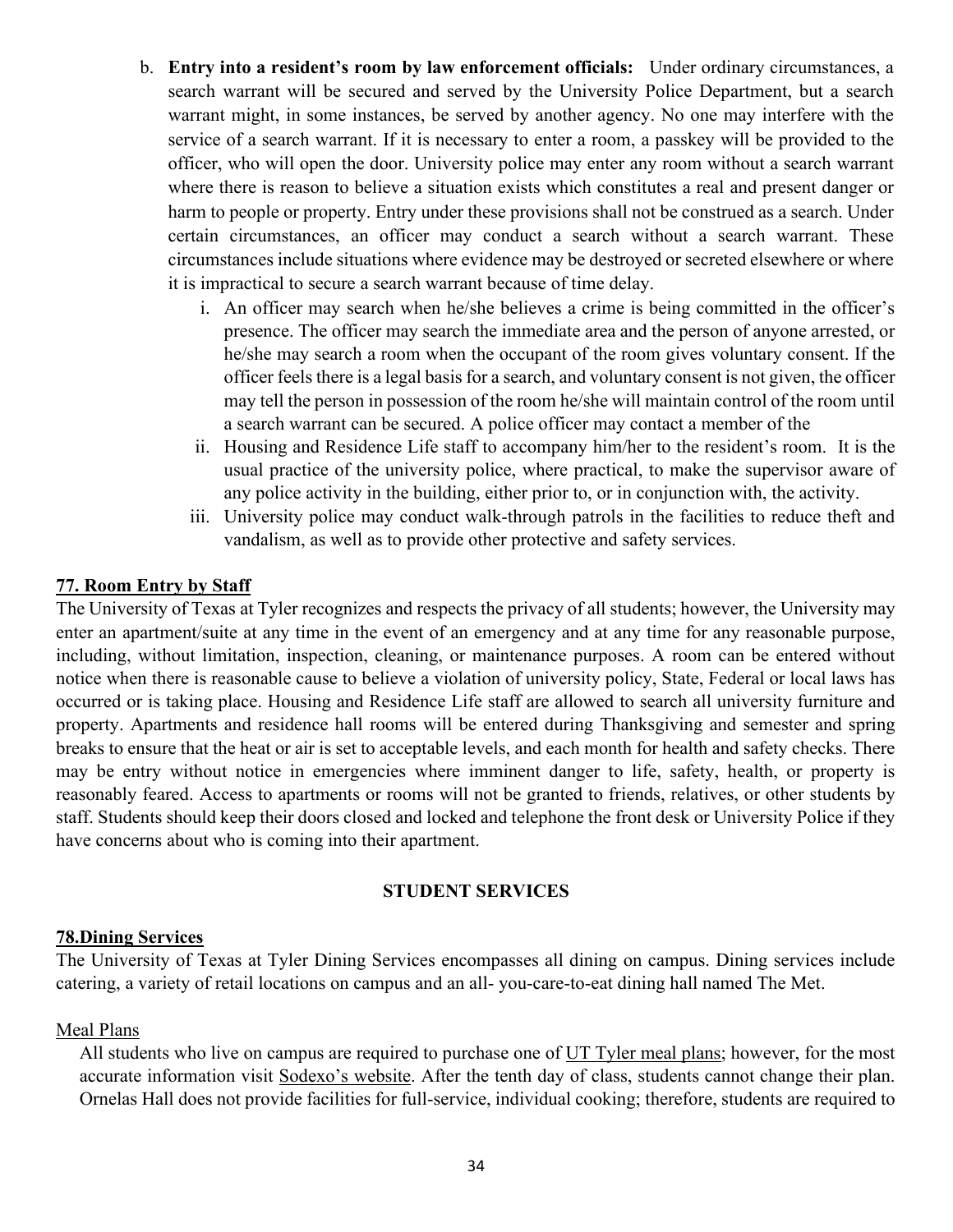purchase a meal plan. Cooking can lead to pest problems, cleanliness issues and health concerns. For health and safety reasons, students are asked to limit their cooking by using approved appliances only.

# Dining Dollars

Dining Dollars are similar to cash and are accepted at all retail locations *on campus.* Dining Dollars also can be used in The Met to pay for meals with friends. Students can add additional Dining Dollars to their dining account at any time using the following steps:

- 1. Contacting the cashier's office
- 2. Logging onto the dining website and choosing add DB

Dining Dollars do not roll over from semester to semester. Students are encouraged to track their available DB in order to achieve a zero balance at the end of the semester. Each retail location can provide up to date information on available DB balance.

# *UT Tyler Dining Locations*

The Met is an all-you-care-to-eat dining location. Meaning, once you swipe in you can eat as much or as little as you want. The Met offers a wide variety of offerings including; exhibition stations, authentic ethnic cuisine, home-style dishes, culinary twists on classic favorites and a variety of healthy options. Through our worldclass service program, we treat you like a guest at your campus home. Our staff strives to make every experience satisfying. The Met hosts exciting special events, theme nights, monthly extravaganzas, and holiday festivities to inject even more fun in your dining experience. Hours of operation for The Met and retail locations can be found at each dining location and on the UTT Dining website, as well as daily menus.

Retail locations on campus include:

- 1. Subway (located in the University Center Food Court)
- 2. Chick-fil-A Express (located in the University Center Food Court)
- 3. Tres Habanero (located in the University Center Food Court)
- 4. Swoop N' Go C-store (located in the University Center Food Court)
- 5. Liberty Station (located in the Business School)
- 6. Covalent Cafe (located in the Pharmacy Building)

*Dining Dollars, cash or credit is accepted at any retail location on campus.* 

CONTACT US: For more information on dining services, visit www.uttylerdining.sodexomyway.com, or contact SODEXO by phone at (903) 565-5819

# **79.Campus Assessment Response and Evaluation (CARE):**

If you are concerned about the behavior of a resident, please use the link below to report that information to the CARE team. Please include all relevant information you can in the forms on that page before clicking on the submit button. Please include your contact information so we can follow up if we need more information. If you have an immediate concern, please contact UPD at 903.566.7300 or dial 911 if it is an emergency. The Student Concern Electronic report can be found here:

https://cm.maxient.com/reportingform.php?UnivofTexasTyler&layout\_id=2

# **80.COVID-19**

**There is currently a vaccine to protect against contracting COVID-19**. The best way to **prevent** infection is to avoid being exposed to this virus and be fully vaccinated. You can reduce your risk by taking the same measures as you would to prevent infection from the flu and the common cold:

Wash hands often with soap and water for a least 20 seconds.